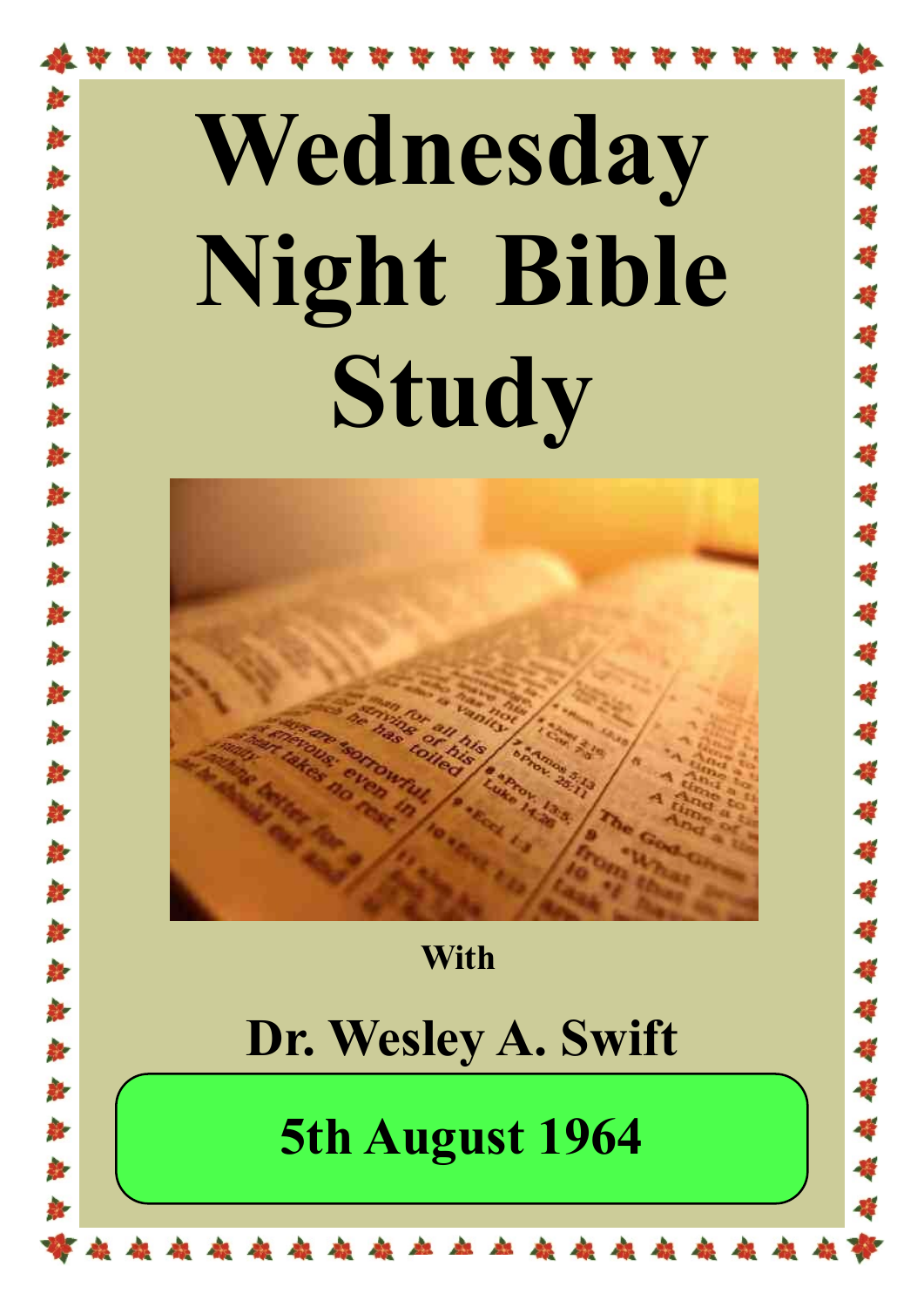### **Wednesday Night Bible Study 5th August 1964 BY Dr. Wesley Swift**

**QUESTION**: How could Eve being perfect still fall, She had a perfect body?

**ANSWER**: Well: you could have a perfect body and still be seduced.

**QUESTION:** Well we keep talking about this perfect body, but they fell in the flesh didn't they?

**ANSWER:** That's right, there wasn't anything wrong with their bodies, they were enveloped in Light, and there was a foul consciousness resident in those bodies just like you. But they had been instructed not to intermingle with any of these other races. This was the basic instruction they were given, this other tree they were not to mingle with was, 'The Tree of Good and Evil' and was a racial tree. Of all the trees which had fruit for food they could partake of, but there was no race with whom they were permitted to intermingle with. There was no race existent in the earth that hadn't had knowledge of Good and of Evil through the Luciferian influence, for Lucifer was now king over this earth, and Prince of the powers of the air.

 Lucifer knew that this was going to be a new Household, and he wanted to contaminate and destroy it before it got started. So Lucifer or Azazel seduced Eve, he talks her into this. Adam and Eve had already beheld races and people and some were like almost Nomads while others were moving with all kinds of wealth and majesty and Glory, and Lucifer's household was all decked with Jewels, for he went overboard for Jewels and Jewelry and magnificent clothes. We are told in the earliest writings of Enoch and Job and also in the early Zohar as to what a tremendous impression Lucifer made. So he just talked Eve into an attitude of mind in which he said: if YAHWEH said this, it is because He doesn't want you to be radiant like we are, and to possess all these things.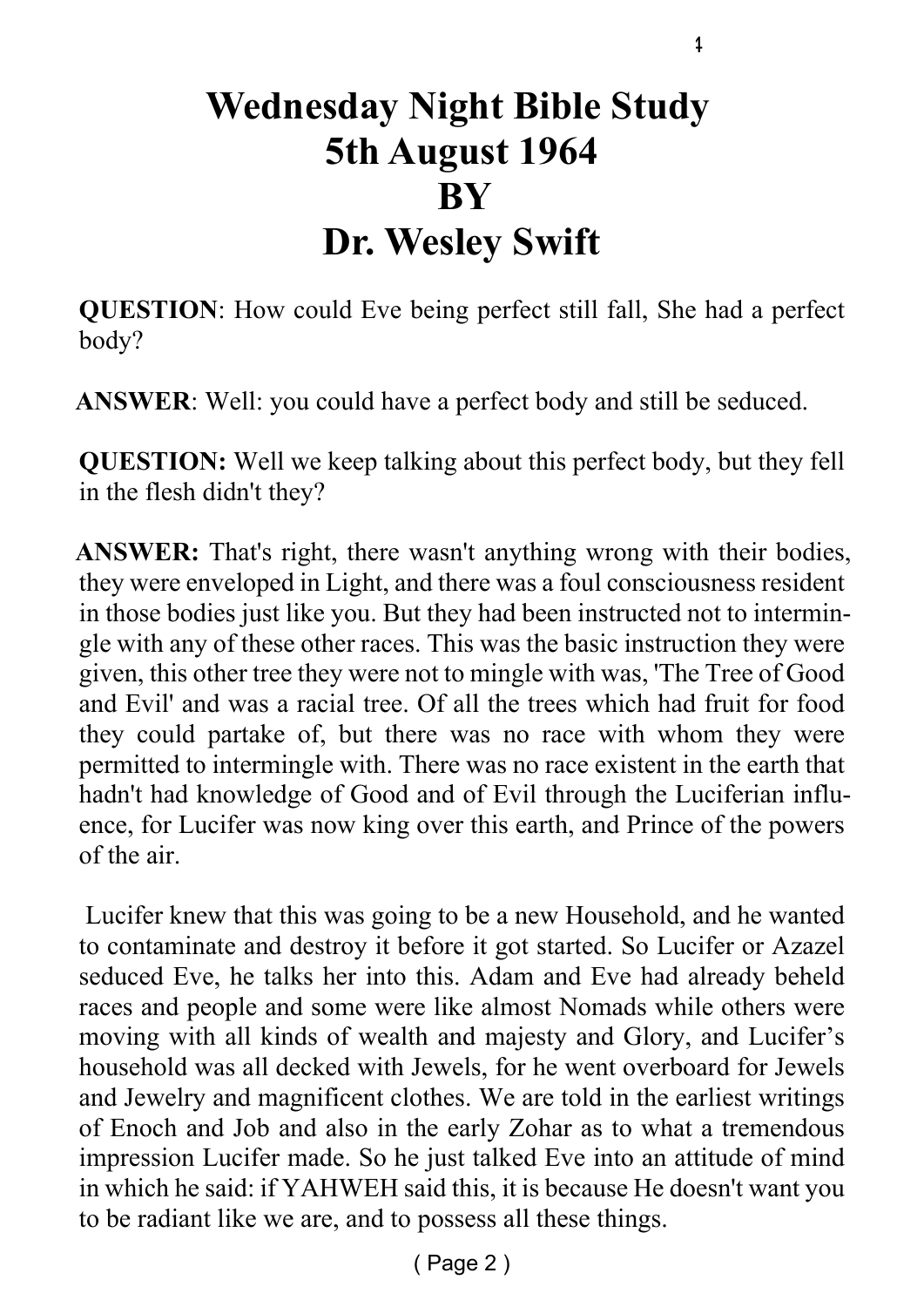Now; Eve had an Aura and a Glory which was much higher than Lucifer had but she didn't realize this because she was used to it. In the meantime Lucifer reached her consciousness and seduced her, and there is much of this pattern in the background of our history. The moment this transgression transpired however nothing of the Spirit could cohabit with the darkness, so the Aura of Glory went off of Eve.

The moment she was contaminated the Aura of Glory went off her, and off Adam as well, and they lost this radiation of Light. Their bodies then were just like yours or mine as far as visible factors are concerned, for you didn't see any illumination. You would probably find a higher Aura if you would be able to perceive it. The moment this Aura left them as an outside covering, they were no longer protected from some of the things they should have been immune from. Viruses or germs from mutations which Lucifer had produced, could not attack the body because the Aura of the body would deflect or kill it, this would not happen now that they had fallen.

Now; before a thing happened there was no awareness of this, but once this happened there was an instant awareness. Once this race has experienced the fall, the restoration, and the enveloping Aura is put back upon the body. With full Spiritual cognition it will never happen again. But in this instance YAHWEH had declared that his would happen when they were in physical bodies subject to Lucifer in this area. But they said: 'All that thou hast given us to do, we will do.' They made the same mistake when some of our Race stood around the base of Mount Sinai.

Not that it wasn't right that we accept the directions of the covenant as God gave the law, but they said: 'All that thou hast given us to do, we will do,' and then while Moses was up the mountain getting the law, they were at the base of the mountain making a molten (golden) calf. So you see in this area they failed, but always they were the people of the book, those to whom the law was given. But Moses remember was so angry when he saw what they had done that he broke the stone tablets and had to go back and make another set.

**QUESTION:** In the Millennium will this happen again?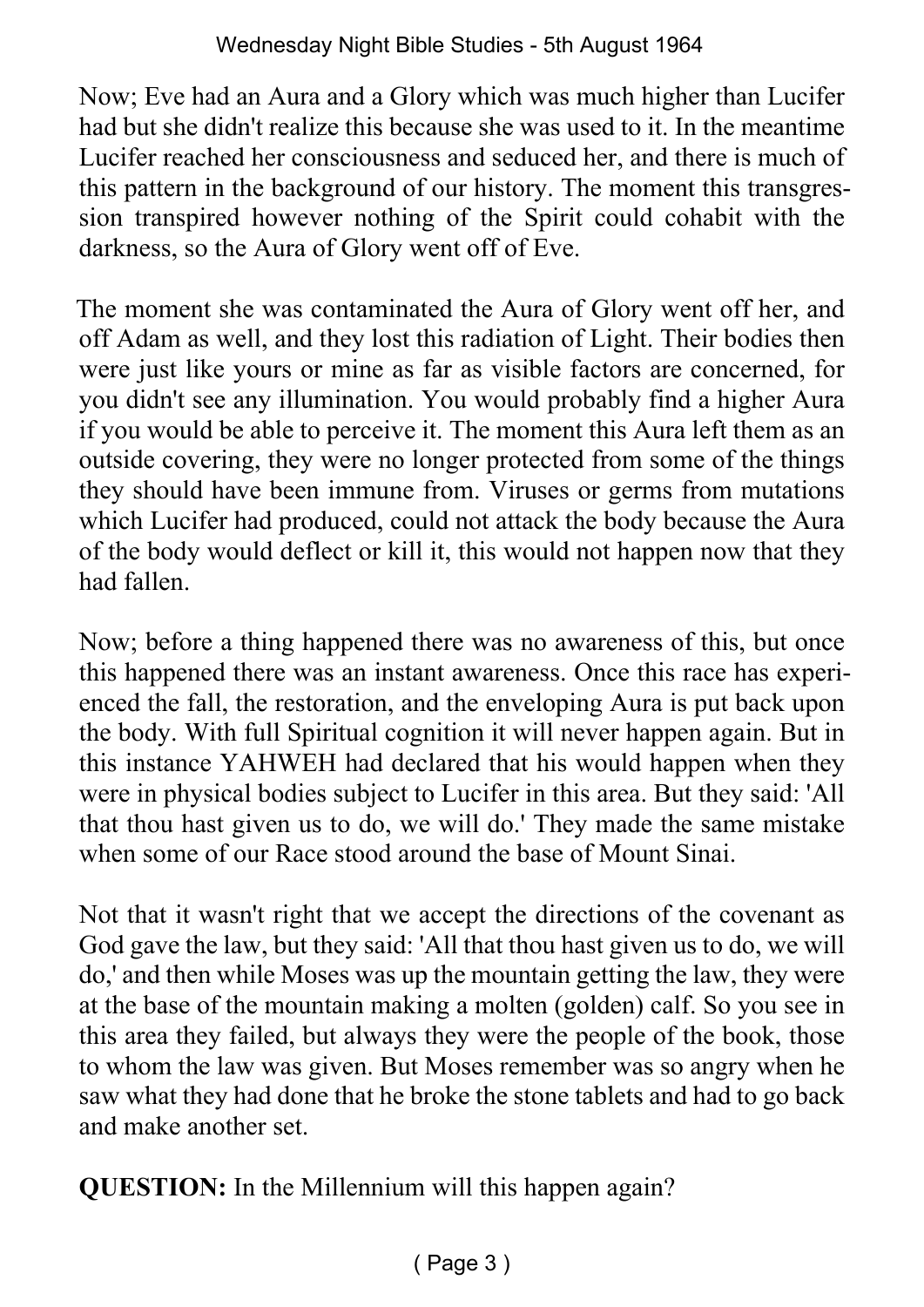**ANSWER:** No, because Lucifer is to be defeated this time, imprisoned during the millennium and unable to accomplish anything like that. But Lucifer could never conquer the race again anyhow, and the race could have been given a higher immunization, but the covenants which had been made ages before our time, with our people were still in force and would have made this possible.

In the ages before this, even the Egyptians had been told that the children would return to earth, but not in bodies of Spirit, this time they would be in physical bodies like unto those round about. This also took into cognition that though they were enveloped in Glory, that by the time the Egyptians saw them they would have lost this Aura, and this they did. Remember they had never been in physical bodies before. They had full consciousness and Celestial bodies, they had moved through out the Spiritual dimensions and planes, and even moved into areas of visibility, but they had never had physical bodies whose wave length out of the electronic field was like the substances of the earth. Therefore in this situation they were projected into this position as the synthesis 'Issue' of YAHWEH.

The fact still remains that this was a new experience to them, and it was here that they fell, in the flesh. The consciousness surrendered to error and they fell, in the flesh. The Spirit did not err, the Spirit just withdrew its Glory, and as a result of this there was no Light on the outside, however the Light was still within. It still had its cognition in the inner consciousness but it was not an enveloping Glory where the Light Being surrounded the physical body and immunized it.

Now; it could have obtained more than this because of its Destiny, but you will note that as far as the Apostle Paul, he was speaking of this same thing. He said: 'If this physical body be dissolved I have a house not made by hands Eternal in the heavens.' Well, the word is, Eternal in Spirit, for the word used for this is Celestial domains or Spiritual substances of Light. Therefore he said: I have another house not made by hands, begotten Issue. A house of consciousness, a house of dwelling, just like this physical body which was begotten in the flesh. It wasn't made by hands, the spiritual house or his Light being, but his flesh body was a dwelling place, a Tabernacle of the Spirit, and was begotten also, and was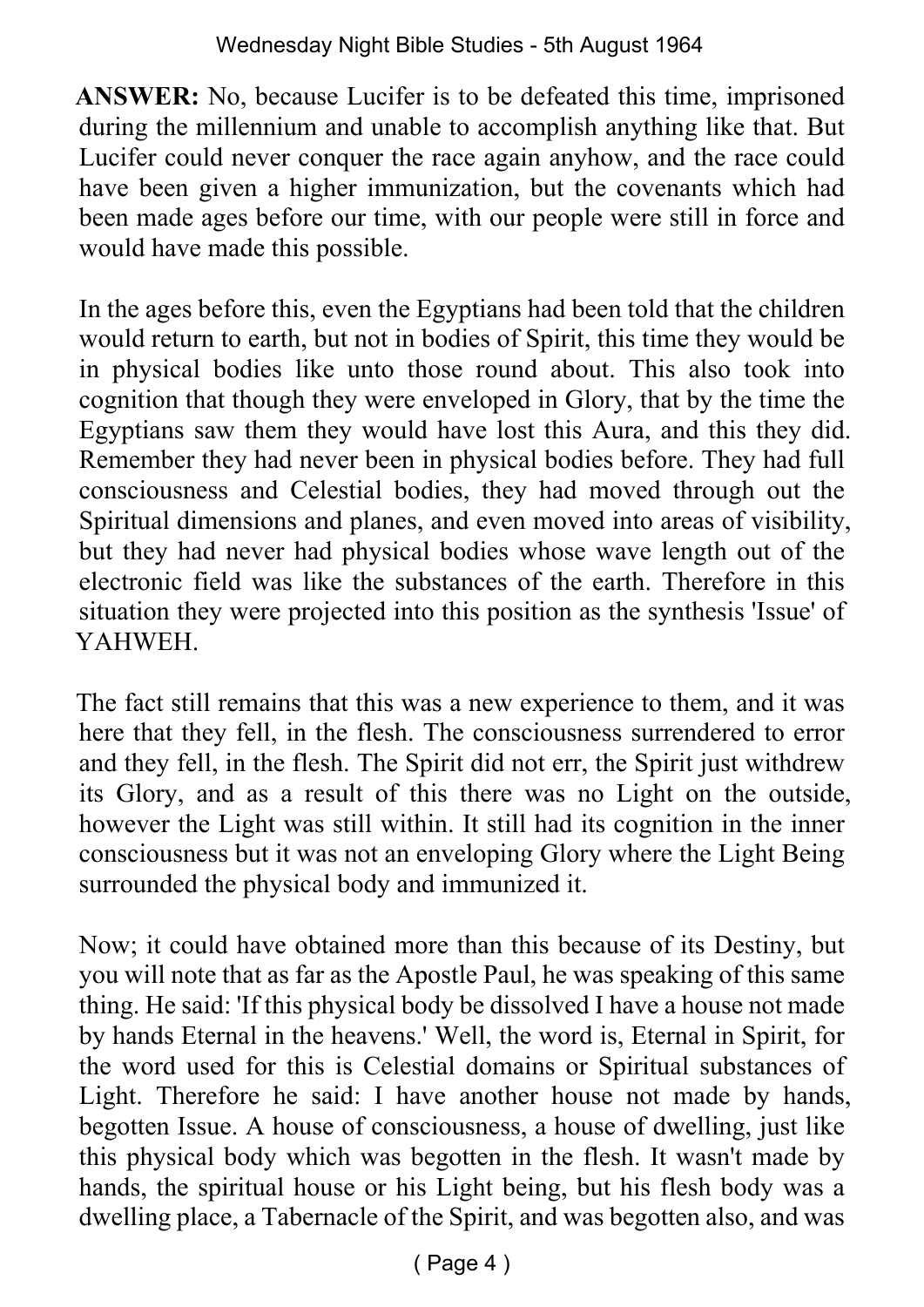of incorruptible seed. Paul said: I really don't want to die, but I do want to put back on my Celestial house. In other words if the body is once more enveloped in its Aura of the Spirit, then the body would have put on immortality, and death would be swallowed up in victory, and he could never die. He said: I know this is already paid for, the Atonement restored to me rightfully everything which Adam lost. It was restored by the Christ, I just haven't taken a hold of it as yet. I comprehend this but I haven't yet apprehended it. There is a difference between the two, to apprehend is to obtain, and to comprehend is to understand. Thus the Apostle Paul said: I understand this but I have not obtained it, but I shall obtain it, and when I have obtained it I will have immortality.

Now; he realized that he did not have to die to obtain this, but he said: the thing that is hindering me is that I go back grasping death because I feel the guilt, for having held the coat of those that stoned Stephen. And I am not worthy to enter into immortality without suffering death because of this. And all this really was not YAHWEH talking, this was Paul because he held this guilt complex even after the Atonement was already made. He realized this, still he said that this was a stumbling block in the seat of his consciousness which gave him this sort of a guilt complex in which he could not apprehend that which he could comprehend.

So this wonders away from your question, but the transgression of Adam and Eve was in the flesh, the transgression was known, and YAHWEH stepped in to preserve the race by making it quite clear that He was going to keep them from learning another area of mystery which would perpetuate their transgression, or their transgressing flesh. This He did not want, thus this 'Tree of Life', the wisdom of the tree of Life was the mystery of maintaining flesh through out all kinds of conditions. This was a spiritual law which they could not now comprehend unless they found it where they were, which could only be shown by Lucifer in certain conditions or by some of his hosts. Thus YAHWEH took them out upon the surface of the earth (they no longer had access to the Tree of Life).

Now; no longer covered with Light, they were no longer immune to sunlight, so HE made them a covering of Skins, and without this covering they would have burned from the sunlight. But in this instance HE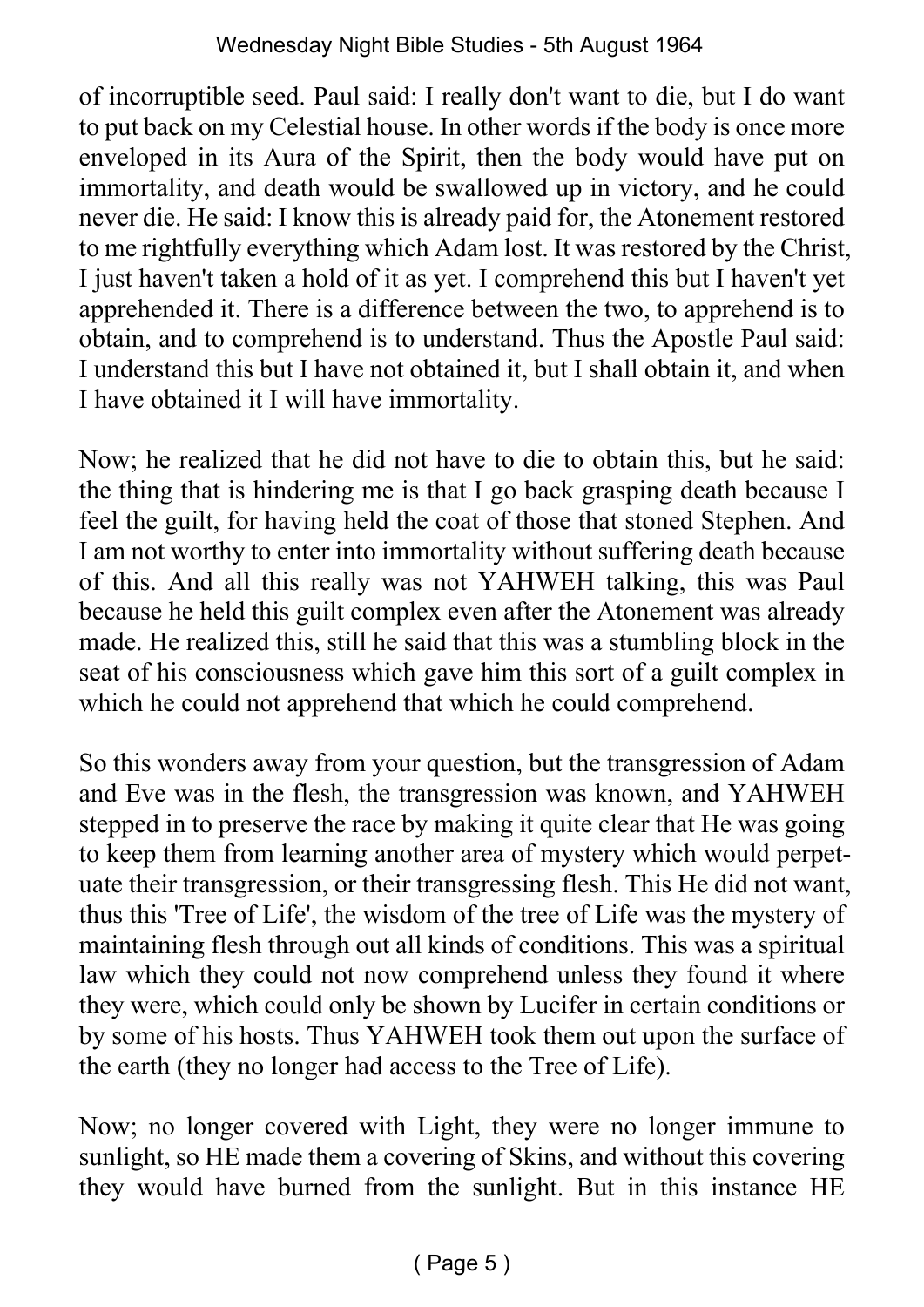promised he would restore them, that none of their offspring, from a womb now contaminated, would be acceptable for the race stream until the seventh generation. He had a task ahead of them for the preservation of His seed from whence He would come and He was preserving this racial line.

This is from the books of Adam and Eve, .the original ones, not those in the Lost Books of the Bible which are not a complete set. These here have already been Romanised, and they tried to make them fit their theology. But Adam and Eve were driven out of that Area, later Cain killed Abel, and then there were also other sons and daughters and finally the seventh gestation, and Seth of course was to carry on the Racial line. Two years later after Seth was born, a daughter was born and Seth was to marry this daughter 20 years later.

**QUESTION:** Do you have any idea as to how long Adam and Eve were in physical bodies before they fell?

**ANSWER:** Oh, this could have been a 12 to 18 year period. I think Hale figured it at about 35 years, but I don't think so. The Age of Innocence was very short, and 9 is a very significant point. This was one thing that all chronologists said: that through out all these situations they were observing, that Adam and Eve were looking at all of the things upon the face of the earth, and they were naming all the animals they saw about, until they came to the number of Judgement so maybe they only had 9 years of innocence before Eve's seduction.

**QUESTION:** Enoch mentions another seducer, Gadrel?

**ANSWER:** That is still Lucifer, he had different orders, in different planes. He had authority as Archangel, and there were other various orders which he had. He had various titles and orders, and the book of Enoch by Charles is a very limited edition and has been Romanized to this degree, they Romanized out things they didn't want taught. The old volume of, 'The Towers of Enoch', 'The Secrets of Enoch', The Pillars of Enoch', had a more clear story and you don't get confused in it.

**QUESTION:** Were all these books destroyed?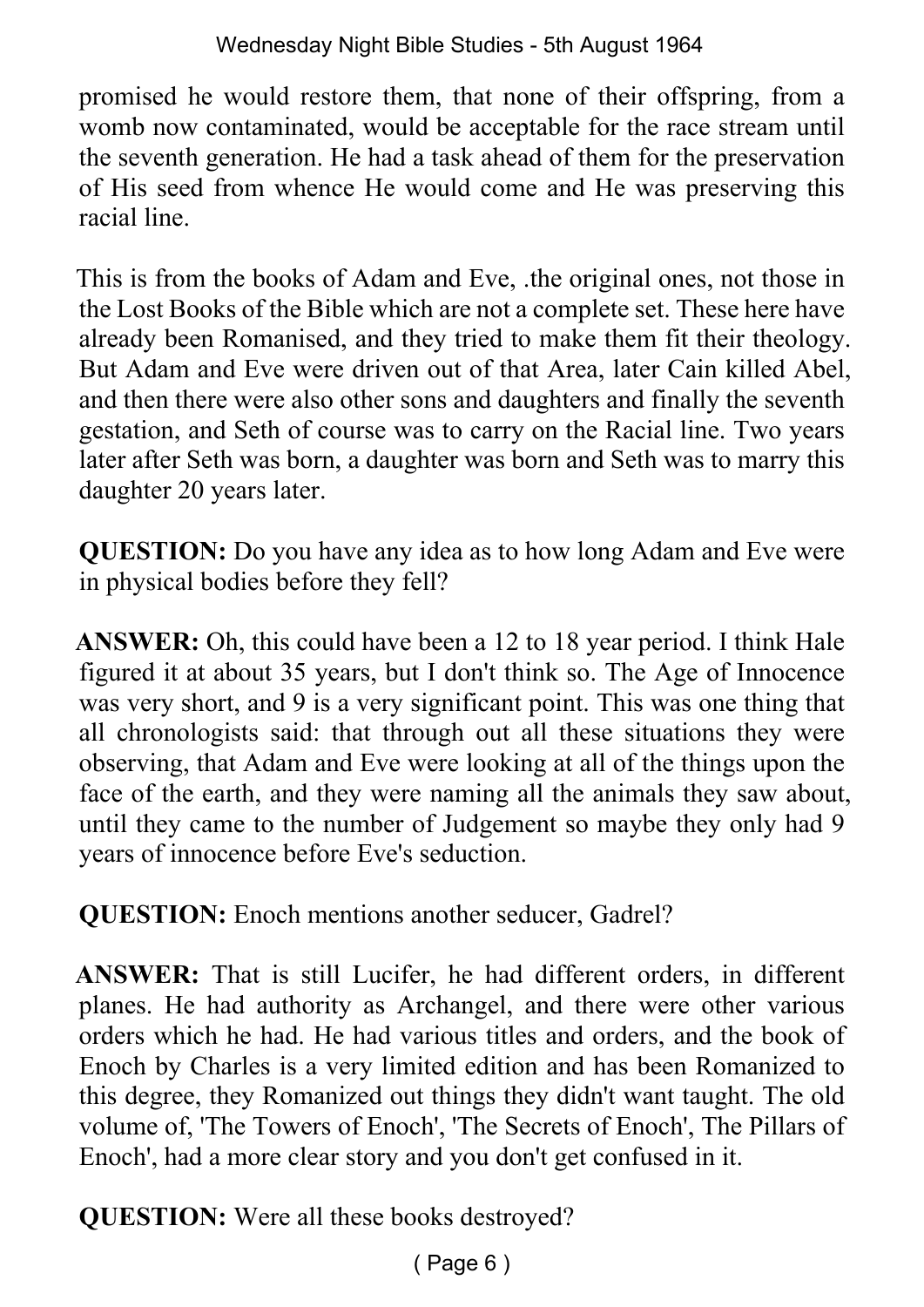**ANSWER:** No, nothing has been destroyed, but they are scarce. Oh, sure they burned books, and out of 163 books they burned almost everything which was not in those 66 which have been canonized. After Nicaea then Constantine went around burning all the rest of them. Even marched down into Egypt and burned all that great library, but he never got them all because people were scurrying around like ants hiding their eggs. This is why we fortunately have some things left.

**QUESTION**: Would you like to talk about the Celestial planes?

**ANSWER:** No, not to much, but what is your question about?

**QUESTION:** Where is the Celestial, have we been there, or what ever you want to talk about?

**ANSWER:** Well that is a big subject because it deals with a whole other part of the Universe. It is removed from earth although the first planes of heaven surround us. This is the mystery of the field of entrance into earth. The first plane is the closest in wave length to our video-frequency but just outside of video-frequency. Of course they are a LIGHT synthesized, light particles are organized in that field, just as the Celestial body is made of Light particles, it is just as well organized as the electronic particles are in this body.

The Celestial plane does have the full capacities of not being intercepted by any solidified plane in the electronic field. Generally speaking the first heaven or this first plane can also supply areas of form for an electronic plane because the thinking elements of the energy which groups the atoms and the substances in a physical plane come out of the first Light plane or Celestial plane.

Thus the nucleus inside of every atom of substance has mentoids of Light within them, or these particles within that atom, hold it together although they may be directed on a mass Light Sustenance plane. But at this point we call it the border line between the Spiritual plane and the physical plane. Because it is possible for Beings moving in that plane to move across invisible channels and not realize they have variation that far in that wave length, these then pass back into the other wavelength. Or they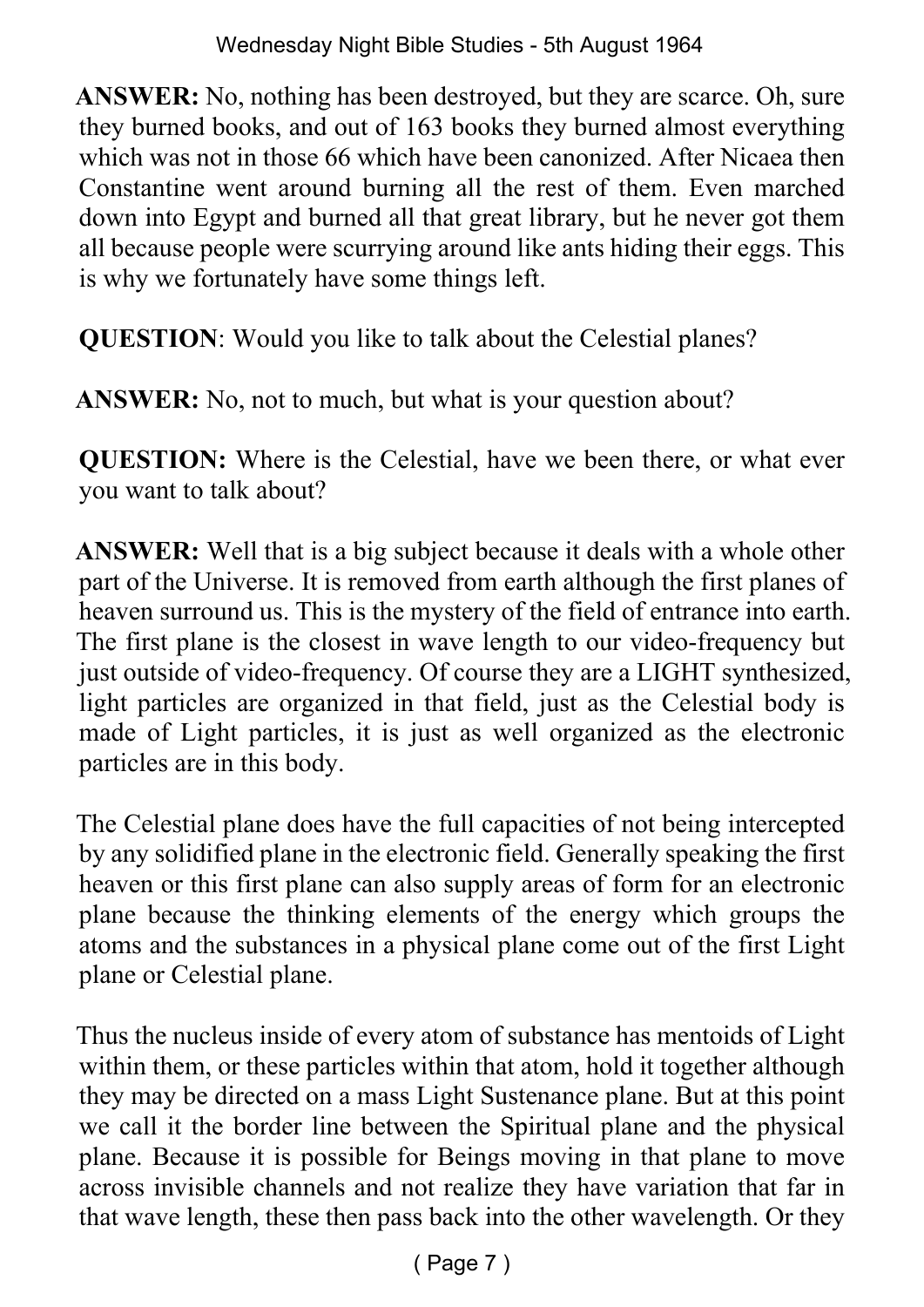could if they were mischievous and wanted to stay, if they had some other purpose they could frighten someone if they didn't know what it was all about, and then move back in to their original plane.

But the first heaven, the first Celestial plane is all around us, and even at this moment the administering Spirits, .the Guardian Angels move within this plane. And Guardian Angels are not winged creatures, they are Celestials who generally speaking are servant Angels of the MOST HIGH, but they are a multiplying, increasing staff, a propagating host is within this order.

But Guardian Angels, one sits as watchers over each and everyone of the people of the Household. So everyone has a Guardian Angel plus the fact that this is a servant Angel to the individual. And the individual has the power to command them, but this they do not know. They will, when you get out of all these factors of the fall, then you can command. Then you will get unusual Results.

At the present time we are surrounded in this room, not only by watching Angels, but we are surrounded by a great crowd of witnesses. No telling how many are moving through or passing close to this plane, or may have been sent as areas of protection, or canalizations of power, but they are here, plus the fact that there are Messenger Angels who come, and who are able to catalyze channels.

In other words, in the consciousness of the FATHER which is not only resident in HIM but which your Spirit synchronizes as co-resident with, and if they wanted to catalyse an area of field the Messenger can catalyse these areas of thought and build up around the area of the receiver so much of an image of it that he sees more and more clearly as though out of a clear sky. Yet never maybe even aware that the Angel is there, at least not at first.

Because people don't know how they get ideas, or from whence the vision comes, or how to catalyse it. There is great wave fields of thought that descend out of the Spirit, it comes like rain upon people, and those who are seeking some area of Spiritual guidance, or those who have their mind meditating upon some plan of the program of the Kingdom may pick up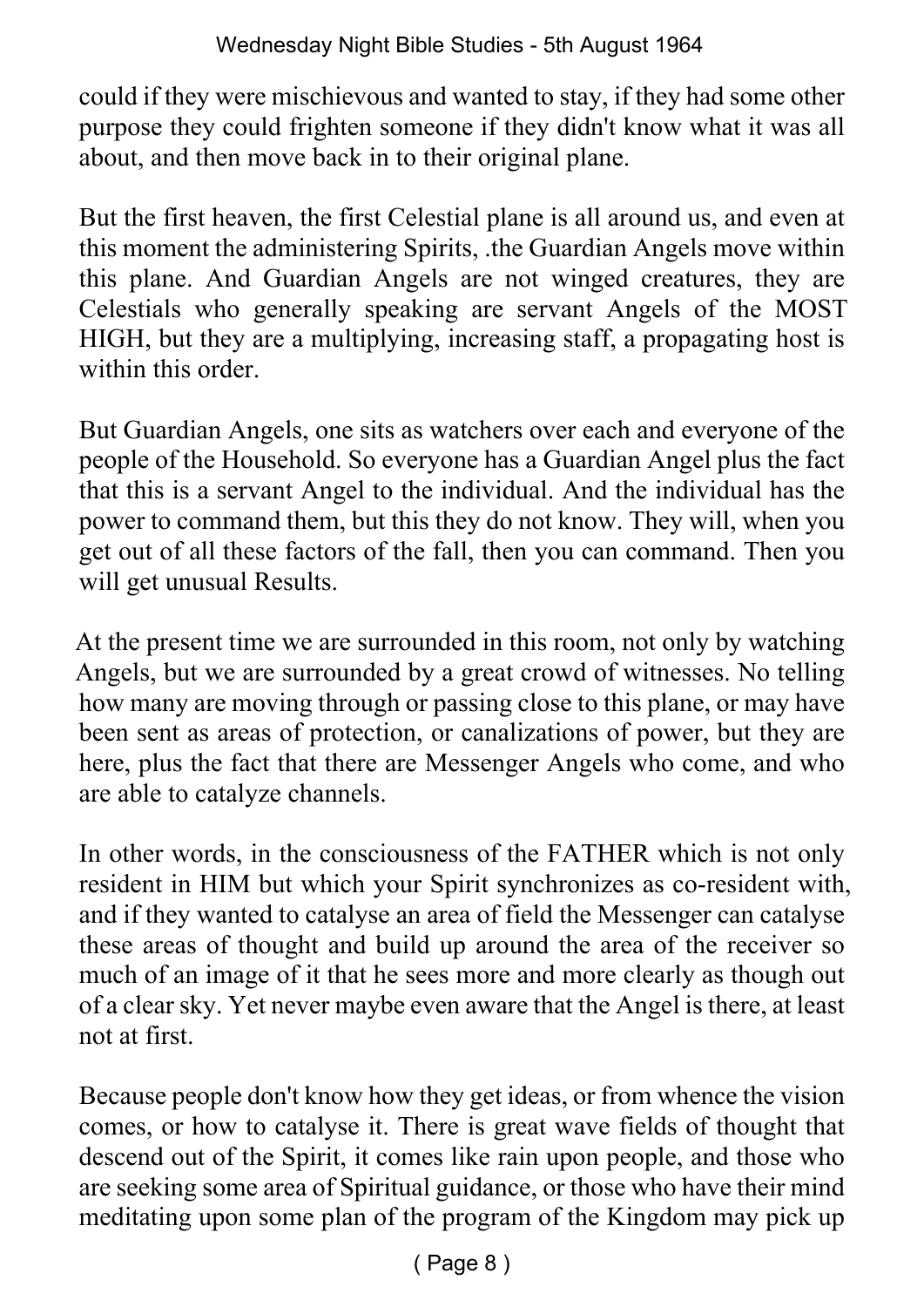the idea and it surges through them almost intuitively. And as truth moves, and YAHWEH sends a wave thought it moves on all people like rain, but only some people perceive it. But if no one was paying attention to what HE wanted to be sure that it reached certain minister for a special purpose, He can send a catalysing messenger. This is a Celestial representative, and he can catalyse that image in the mind of the individual.

Remember, Daniel discovered this because all that he would ask for, was an answer to some specific question that was being developed in his consciousness concerning the destiny of his people or some prophecy which would come to pass, or he would see something fermenting on the horizon and he would as Yahweh for an explanation of this. But if this held back and he did not get an answer in an hour or two, or that night maybe as a vision as he went to sleep, or first thing in the morning as he woke, up for this is when it comes in real clear, and if he didn't get this then he was disturbed.

So when he waited 42 days and didn't get an answer then he was all shook. He thought he had lost connection, and the telephone wasn't working. This is why you get this story in the book of Daniel, when the Angel came to him and said: think not that you have transgressed or that YAHWEH has deserted you, because from the day that you asked this question, I was sent to bring unto you the answer. But I have been withstood one and 20 days by the Prince of Persia who was one of the Princes of the power of the air. Understand this Daniel, greatly beloved Daniel, understand the words I speak, for from the first day you set your heart to understand this, before YAHWEH thy words were heard, and I was sent to strengthen thee. Behold!, I was withstood for this period of time until Michael the Arch Angel, the chief of the Princes, the warrior Angel had to come in with a space craft and unbind this messenger.

Thus the entrapment would not let the messenger pass, he was being withstood in the areas of communications. But the moment Michael won this victory then immediately the messenger was there as he said: to make thee understand what will befall thy people in the latter days. This was upon Daniel's mind, and he was to be given an explanation of these events. Now; what happened in Daniel's day is far more frequent in our days because we are climaxing close to the end, and desiring to know and God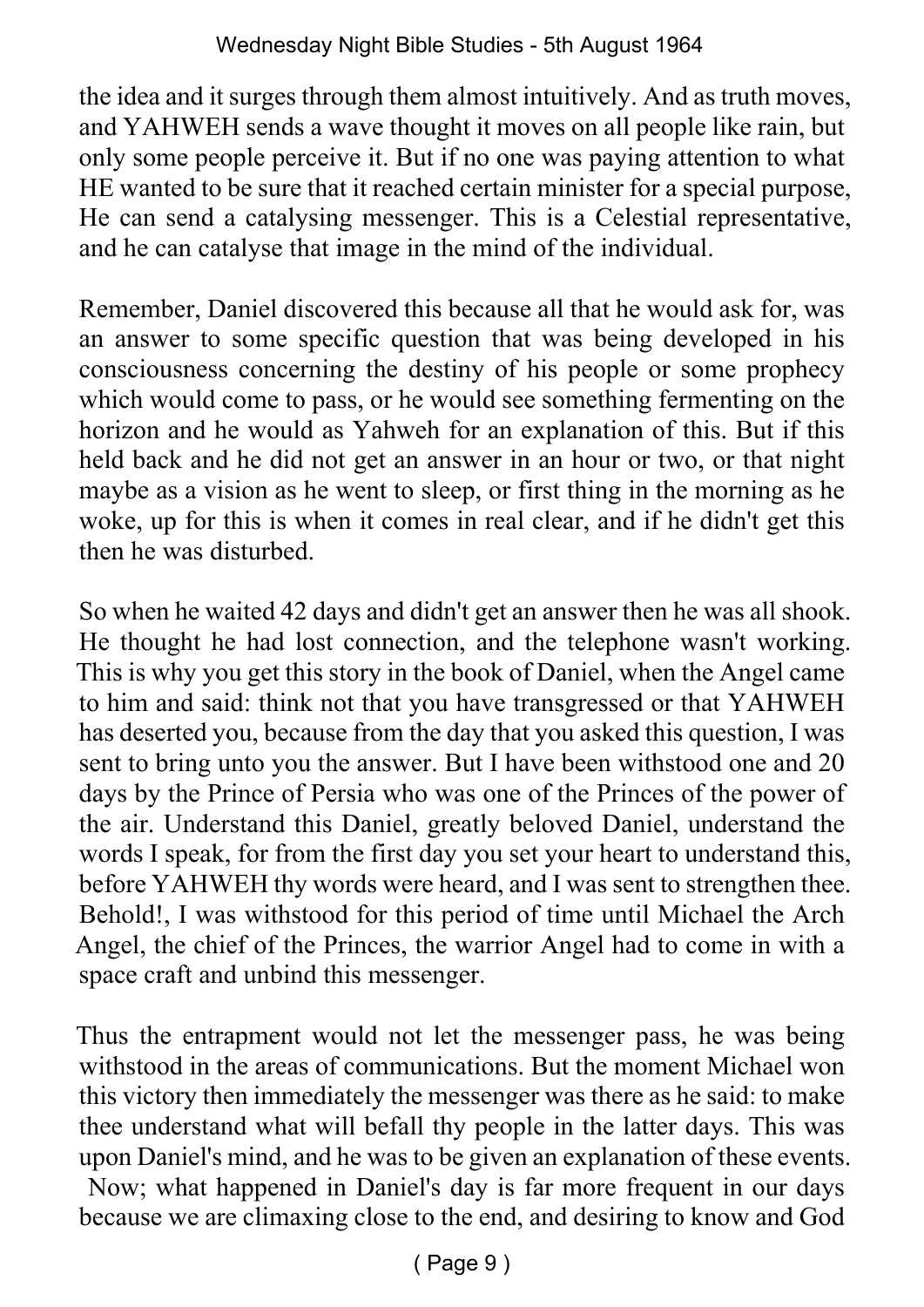does make these things known. The thing which people don't understand is that they run around with all these guilt complexes the devil puts on them, they run around with all these inferiority complexes, and most of the trouble in the world comes from these inferiority complexes. For with these complexes they have to down grade everybody in order to push themselves up, and to prove they know something which they really don't know.

This is the problem but if people stopped getting inferiority complexes, just think, we are sons and daughters of God and we can walk tall and stand high, because this is all paid for, FINISHED. We are not only offspring of THE FATHER, but He made a consummate Atonement, He empowered his sons, He has given us all assurances, He has given us all areas of communications, He had given us Angels for our watchers, servants, guardians and messengers. He said: what so ever Ye ask in My Name I will give it. I will do it, what so ever you want to know I will show it to you, there is no secret thing if you can perceive it.

Now: of course you can't fool HIM, if you say you want to know this more than anything else, and then you want to go somewhere and don't find out until you are willing to wait long enough to hear. Then at other times if this is more important, then you might get it right now, this is the way it works. I find that the first thing people do is to say: this field isn't for me, God doesn't want to show this to me, I am just a person after all, see how many mistakes I have made, but, this is the work of Lucifer and his guilt complex.

Any time you want something from God then the Devil begins his work, he tries to be there as a contact, he is always there to try to pick up thought waves, to negate them. As long as your thought waves move positively through the Celestial, or moves positively even against the enemy he can't pick up these thought waves. But the very moment you put out a thought wave of doubt, starting to question, or for one moment question your area of power or authority, or any of these forces of the Elementals feel that they can't pick up your thought waves, they know that you are thinking in a spiritual channel. But the moment they can pick up your thought wave then they can put a suppression on it, and this is one reason why they try to do this. There are days when you are high and days when you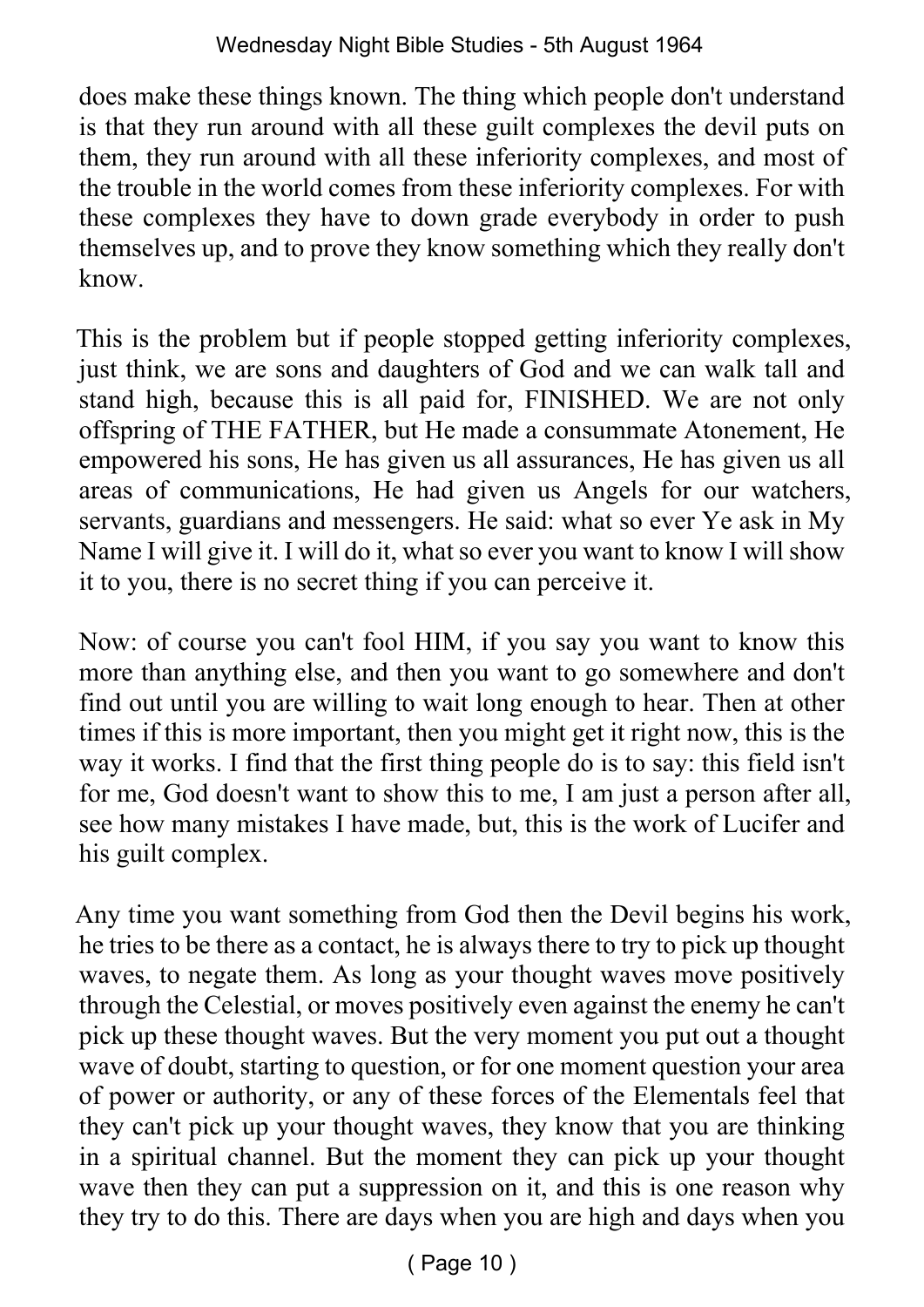are depressed, and cast down and you say: what is the matter, what makes my spirits fall, why is this such a bad day? Nothing seems to work out no matter how you try to do good for everybody, still trouble befalls you. But don't worry this happens to everybody, it even happened to Job.

But the fact is that Satan moves out, oh, not necessarily himself, he really doesn't personally give anyone his personal attention, I don't want to hurt anyone's pride, but the Devil is pretty busy. Ha, He has lots of fellows working for him, so he doesn't move in personally on all, just some he tries to use his expert opposition on.

He moves on those doing something big enough to shake his kingdom. And he might individually help to take care of some of the stones which helped to frame this activity but at the same time he is always looking for those he can knock down. For instance I think he has really moved in on Billy Graham, and took what was a wide open ministry of positiveness and when this ministry refused to learn outside of Orthodoxy, then this made it easier, but the Devil has knocked this ministry down.

Now: Billy is not outside of Grace, where as this ministry won't accomplish great things, but the Devil has him negated, and his ministry is wrecked. He now goes along with the world crowd and the National council of churches, and all of this grand design. I think he worked on Billy because he was a big name, and I think he stays there to keep the control in his hand to some degree. I think this is how Lucifer produces at least sometimes, where as he gets some of the sons of God way out where they are really doing Lucifer's job although they still give lip service to the symbols of God. Then they actually help the enemy, and YAHWEH comes along and says: behold these people work with the enemy, and now as the kingdom is rolling in, in this last phase of this situation, these people will have to go into outer darkness.

This means that they have to go out and live with these people and they will say: LORD, LORD didn't we do this and that in thy name? But He says: depart from me ye workers of iniquity, for when ye did these things and here the translation is poor; 'When ye did these things, I didn't know you'. In other words when you were walking with the iniquitous, even though you did it in my name and tried to make it look right, look like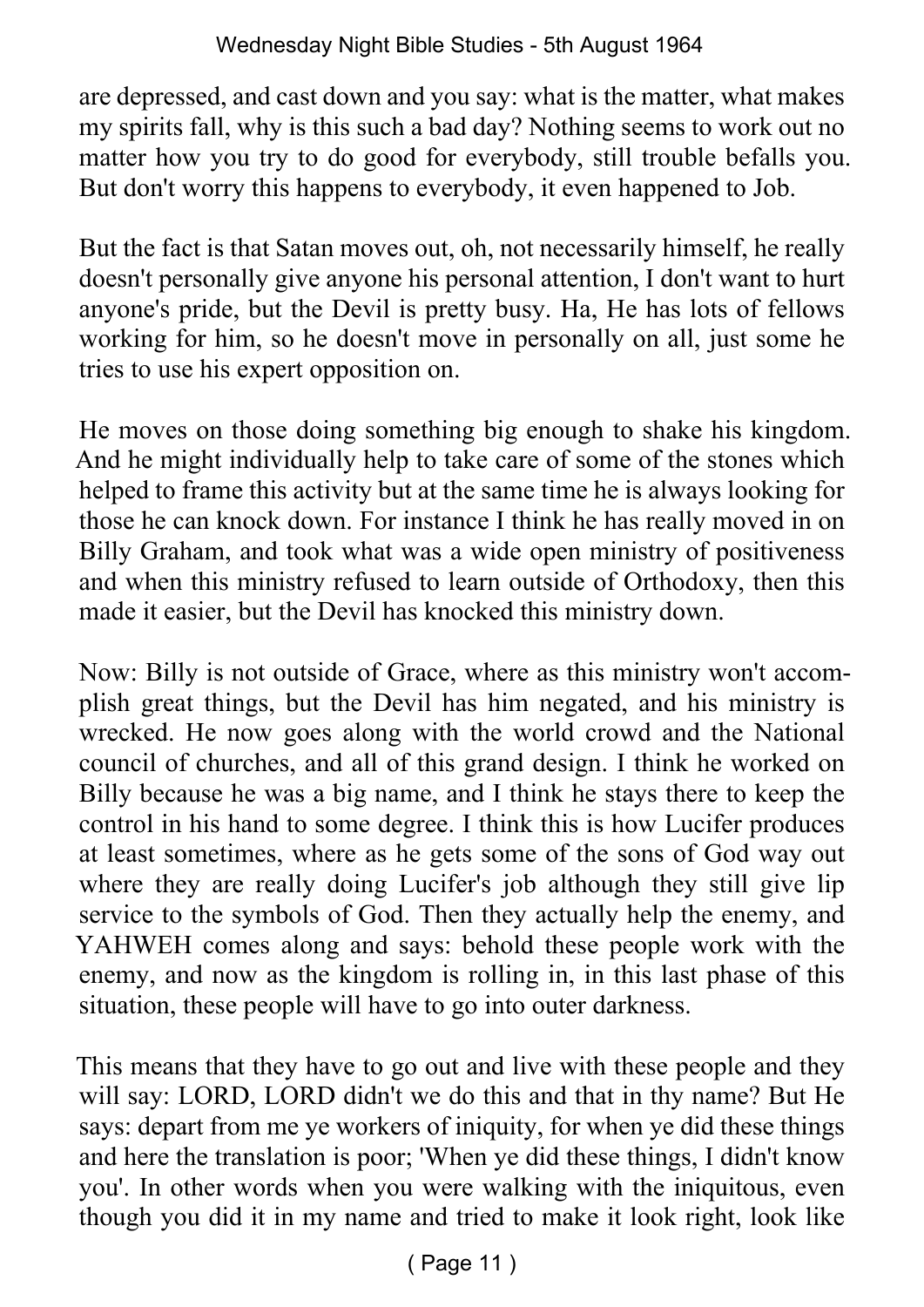Faith, then 'I didn't know you'. (Because it was in error). But the moment anyone is sent into the outer world for chastisement or punishment then of course Rome and even Protestantism had to roast and toast them and tear them up. And they not only put them into inner darkness but into a burning fire where there was weeping and wailing and gnashing of teeth. So never could figure out where you could burn a fire in total darkness, did you? On time they are in total darkness, then they are all burned up, and then they burn forever without stopping. This never made any sense to me, and there is a lot of it, superstition, connected with this.

But getting back to the Celestial plane it is important only in understanding the first Celestial plane, that you know this is the surrounding bridge. This is the first contact bridge in which the administering spirits that minister to the household must stay. They can't step into this dimension without becoming visible, so they stay in this plane. But if could just see, if you could taken an infra‑red photograph of this room and get it quickly, just as you turn the light out, and you would be surprised what this can show because they are all not far enough out but what some of them will show.

I can show you photographs in material, such as even H. G. Wells in which they were photographing Spirits and couldn't understand it. They can photograph Auras around people, and could photograph a body but this they couldn't understand. You couldn't see this with the natural eye but the moment they photographed it, the infra-red could get it just a little bit beyond the visibility of the video wave band which is the first heaven. Thus this is the first order of the Celestial planes, and while you are dwelling here in physical bodies, earthbound, this is a very important plane from the standpoint of what is going on there.

 When ministers don't know about any of these things and never studied or received any revelation, and when churches don't know anything then to them, it doesn't exist. Or if they think maybe it might exist but they don't understand, they poo poo it and say it is something that you aren't supposed to know anything about, because you aren't to know anything they didn't know. So they say you can't talk about Ministering spirits or anything in this plane or you are a spiritualist, and like the witch of Endor,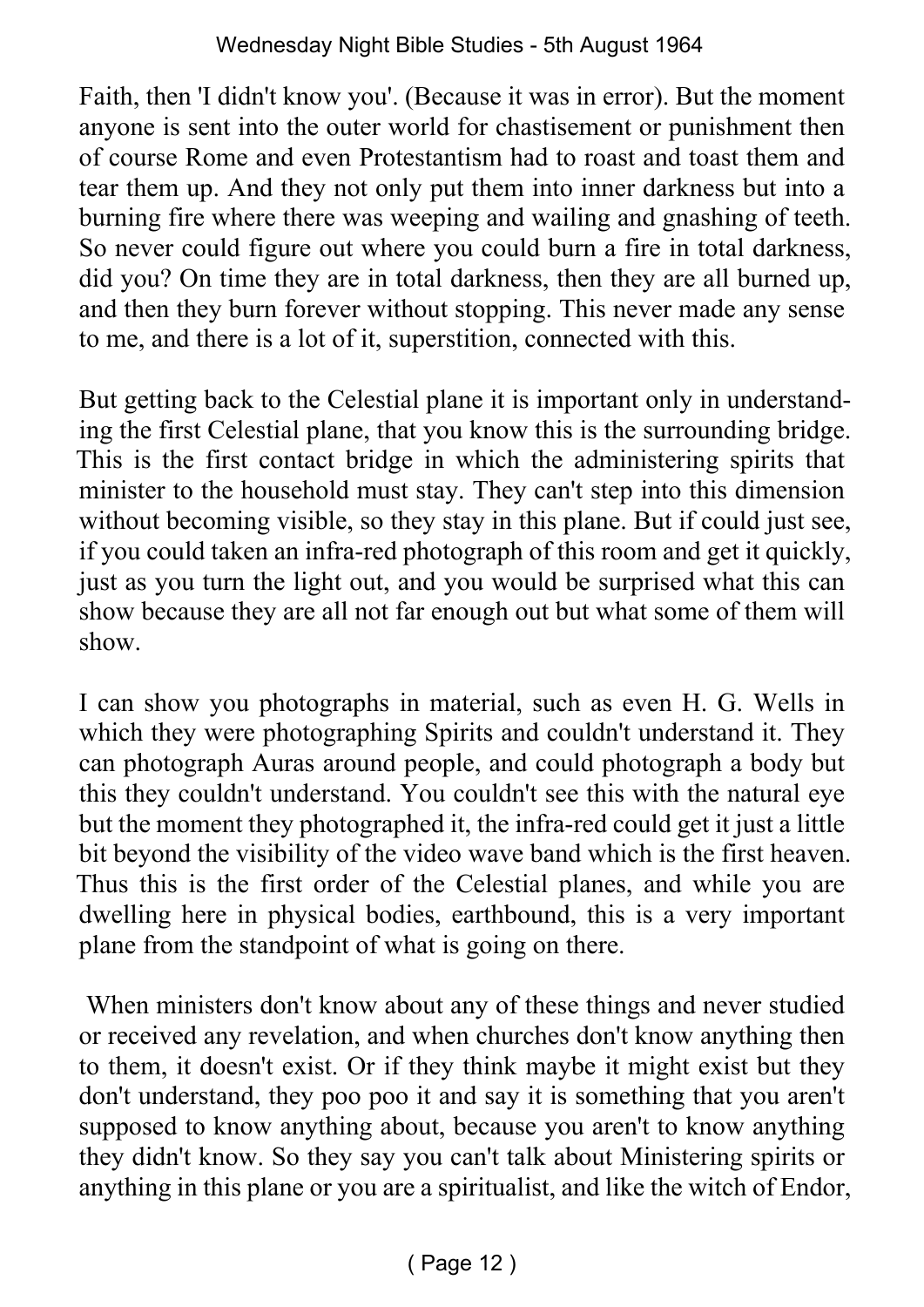evil. Or there isn't anything real evil anyhow, or don't bother about it, you are just superstitious if you believe this.

The word superstitious means something more than the semantics of it, Superstitions meant above the ability to synthesize. The old word actually meant, put ideas together until you had a picture idea. And if something was superstitious it was something beyond normal in picture ideas, and therefore imaginative or fearful. Because most of the things they were saying startling in ideas or synthesis was beyond the ability to prove, therefore if you could not prove it and back it up so they could touch it, then this was superstitious.

Today we apply this to people who try to scare themselves to death, or who throw a little salt over their shoulders so they don't have any bad luck, who knows what they do throw in the eyes of the devil, Ha, who knows? They used to teach this but now they teach there is no devil, there anyhow. I know that this was such a reality and just to show you how this goes back, one of the valuable factors not only for savouring, but also for catalysing certain areas of physical action, was Salt.

And salt was a covenant symbol, they would say: God would make a covenant of salt, therefore they savoured it with salt, and a covenant of salt was a binding, lasting covenant. They said there was nothing which made the enemy quite as unhappy as a covenant of salt. So this is the reason why, since god would savour anything with a covenant of salt with His people, this was significant when they did break bread.

They had unleavened bread, and the Passover Lamb, and then the covenant had several phases, and when sealed with salt, it was a covenant of salt. We are told in the Zohar that when people wanted to chain the devil they threw a pinch of salt out.

They couldn't see him but they knew he was there. So that is where this thing starts, and a lot of these things are super ideas put together. So Superstition had some basis of fact. The people who believe in ghosts are said to be superstitious, but actually there are ghosts. For a ghost is a being who dwells in a different dimension and when seen visible is out of dimension.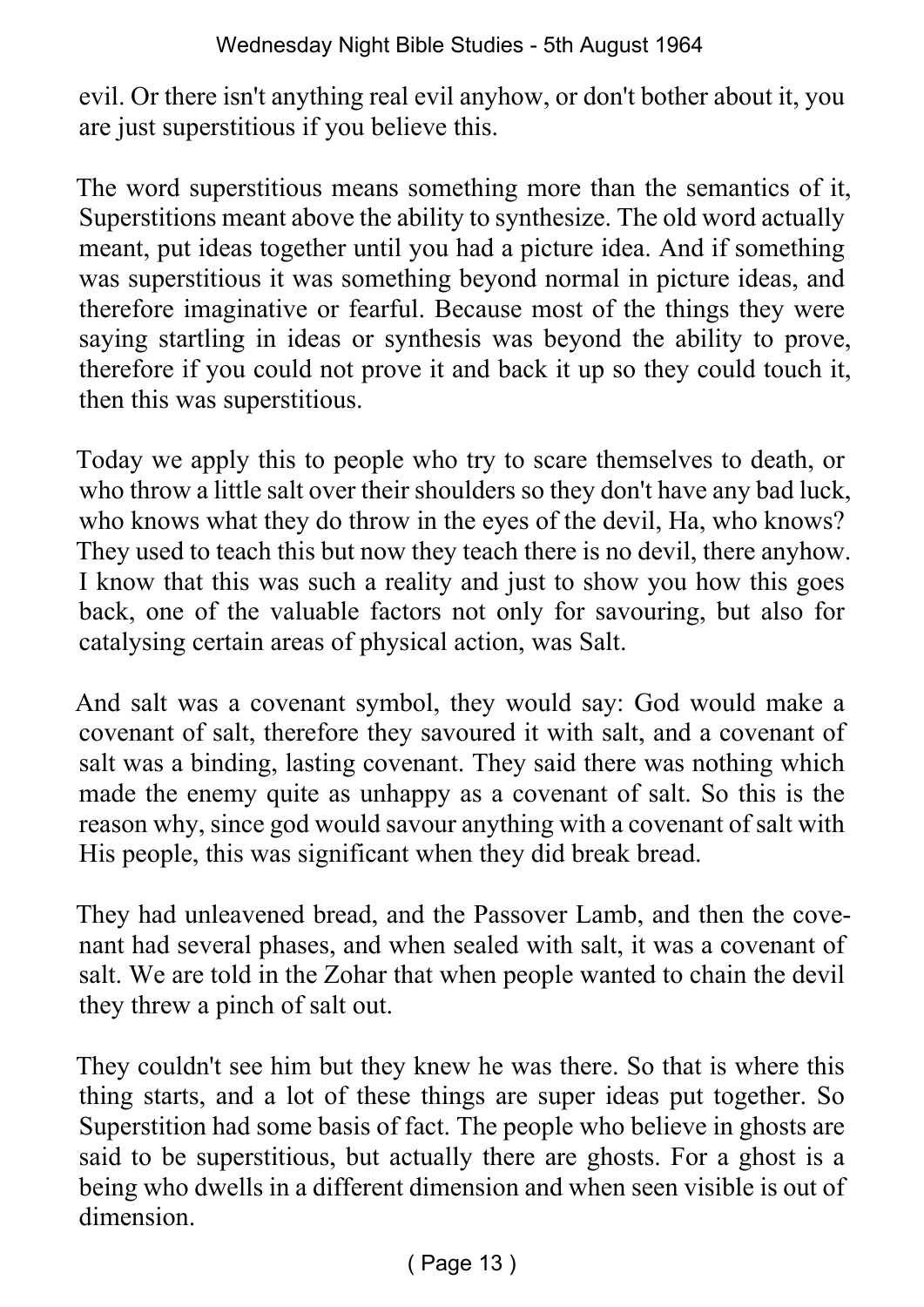Now: there is another dimension lower in vibration than this Celestial dimension, and yet it occupies a similar stance, and is the other end of the Light wavelength, is in the black background from whence Demon forces seep into a plane of communication. Thus they can become visible as well. There is grotesqueness of form, a hideousness of form which can be taken on by evil forces because they seek by fear and fright to move people.

So these forces operate in what we would call a fallen spirit dimension. They have been thrown out of the upper dimensions and cannot enter into, oh, maybe part of the second, but never the 3rd., or 4th., plane of spirit. Lucifer for a while could come into the general assembly, and when in this solar system god called his counselling spirits to minister before them, they came before HIM, this happened occasionally and Lucifer came among them.

This was still in the first plane and there even YAHWEH looked at Lucifer and said: what have you been doing? And Lucifer said: I have been walking to and fro upon the earth to see who I can devour. He was quite honest about this so YAHWEH would chide the Devil and would say; You aren't getting very far are you? Lucifer would reply; Well I have tempted your people and I caused them to fall. And one of these times is even recorded in your Bible as YAHWEH said: 'Have you considered my servant Job?' You never got very far with him did you?

I am not concerned with Lucifer as he walked around in the days of Job as I am when he walks around today. Your defence, .the wall around you, the keeper of the gate is your resident soul consciousness, the thinking you. As the keeper of the gate, this is your house, this physical body you live in, but you have a Celestial body infinitely strong, a genie of strength, spiritual power, and you have behind that, the catalysis of administering spirits.

And if you so wanted to you could command and call in more than this, if you had the Faith to perceive. But the catalysization of spiritual power is vital, and you have the right to call for spiritual strength and protection, which is a wall of Light like a flame about you. When God said: I will be like a wall of fire about you, this is a field of aura energy through which nothing destructive can move. But the individual who requests this must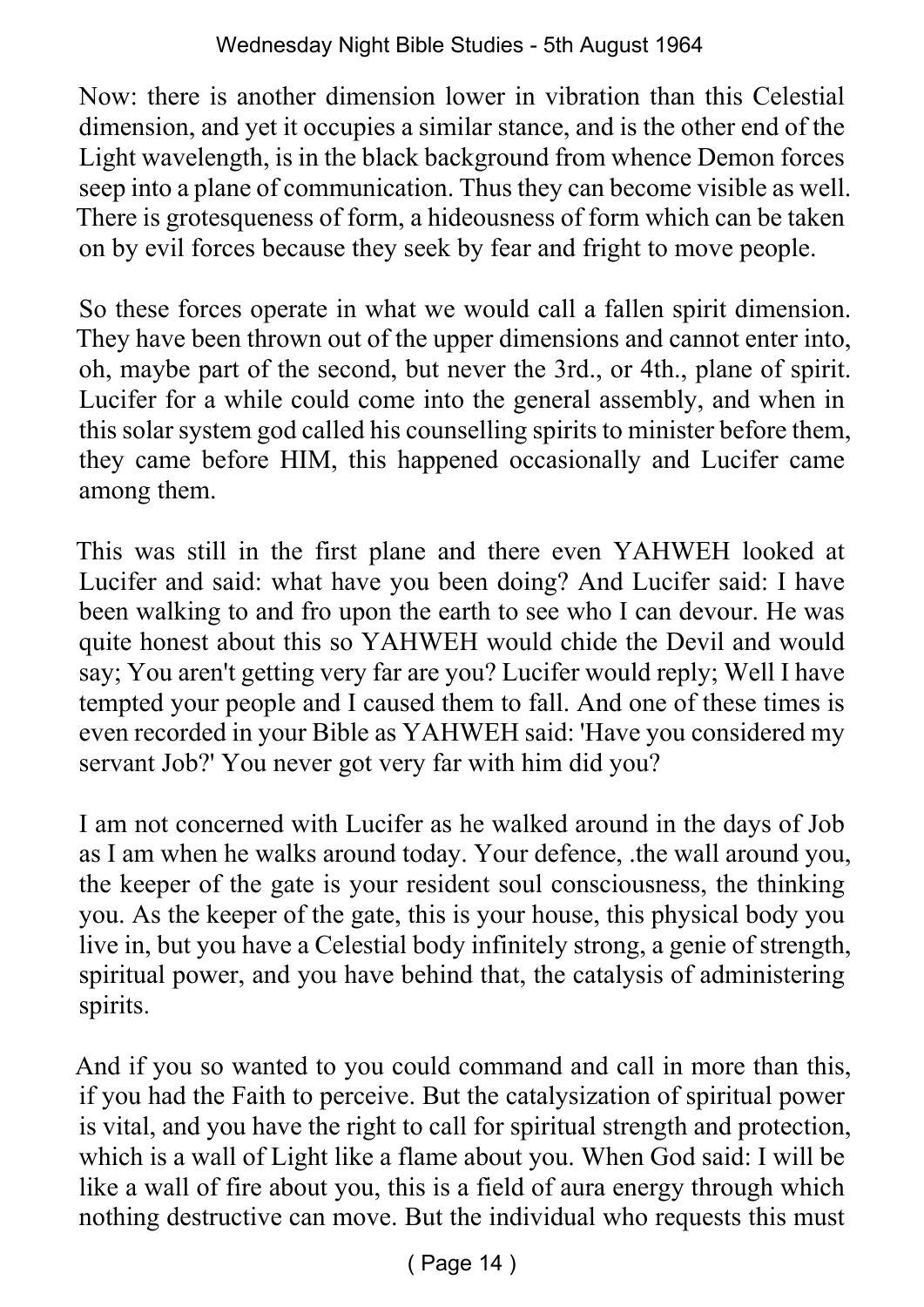also desire it, and do this when you are in real deep trouble which is pouring in on you, but always remember that while in the flesh, the flesh feels and thinks like the world around it, and it is the consciousness that keeps the flesh in check, and it is the spirit which gives you a triumphant, overriding pattern.

So within this field the Luciferian forces can give you a guilt complex and when they get you cast down they try to keep you from gaining the areas of strength, wisdom, or vision you should have. It keeps you from applying so much spiritual power in your area. Now; it seems like the greatest of the leadership was the place the devil would do his trouble making.

Moses was kept in hot water about 30% of the time, and he would just about tear his hair out until he would triumph over this thing. We find this as we read the Zohar, and how David would almost be in a rage over things that would happen, but this was the way they got to him. Then the Psalms would start rolling into his heart, and fill him so with serenity and the next day he would wonder why he was so shook when he went to bed the night before. He would play this Psalm, record this Psalm, and YAHWEH would fill him with these things until he forgot the work of the devil.

This is what people must learn, as long as sons and daughters are in bodies of flesh, these messengers of YAHWEH are there, and they are people, they look like people, they are like you are, so in this instance lots of times people will hold back from what YAHWEH would show them because they block themselves off as not able to receive it in their own thinking. Where as the Minister who is called, and who learns the key, then the unrolling revelations move in and their ministry fills out. These people are not arrogant, but neither are they cast down. In other words I am not frightened at YAHWEH, YAHSHUA, and about something someone tries to show me, even though sometimes someone tries to throw some fear at me. I just say: it is all taken care of, I throw it all on HIM; He will take care of it, and I don't worry about it.

This is the situation you live without fear because you know what happened, you know that this is indestructible. You know because God came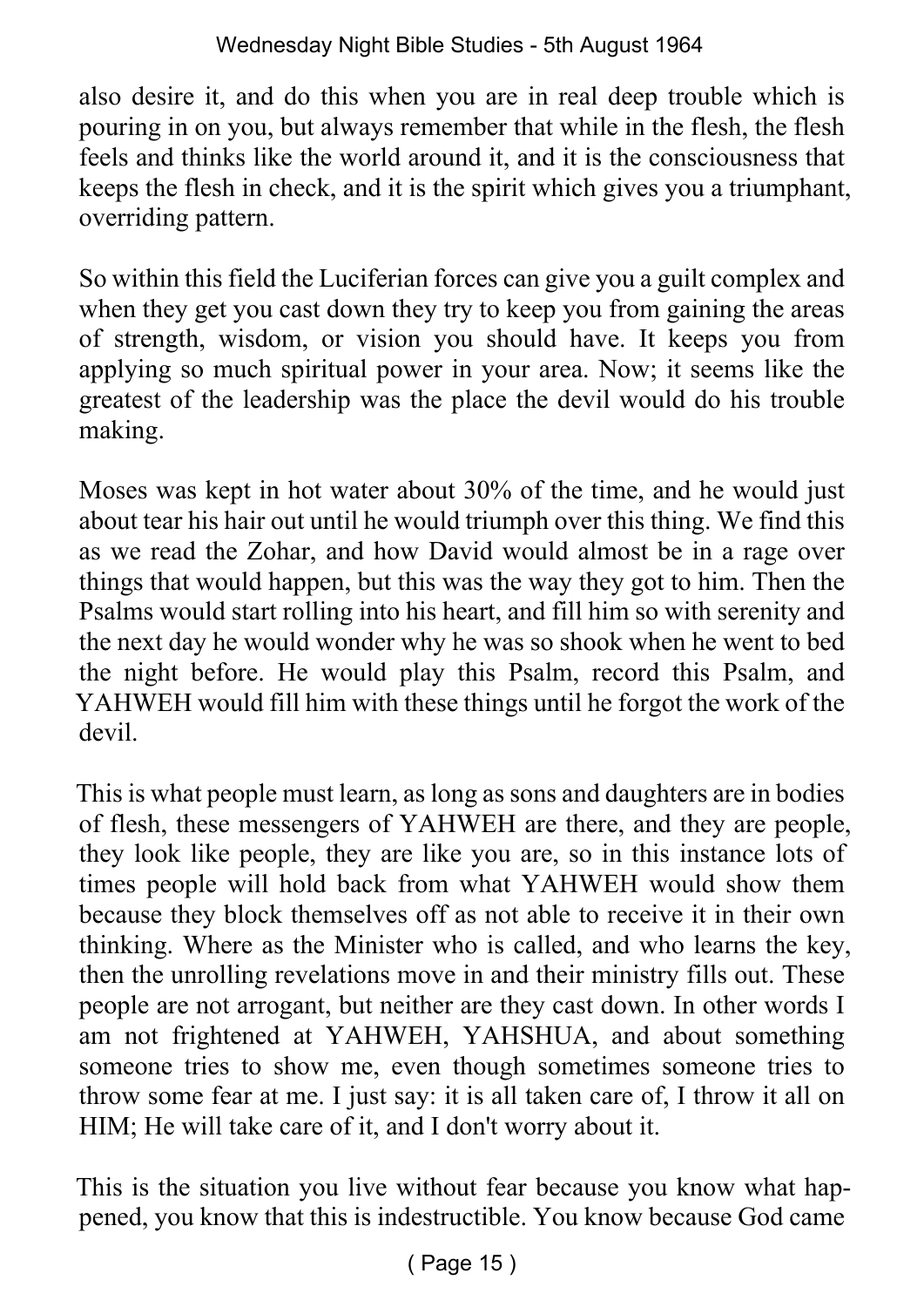down with thousands of His administering saints and landed on the top of that mountain and gave the Holy Law unto Moses. He told him all the things that men need to know to live, to become successful, powerful, and earth conquerors. But here you find that people were picking on Moses as he came down from that mountain, and were saying: who does he think he is anyhow? We don't even like the woman he married. Why should he be above us? Picking on him and he was the man who still carried an aura after being with YAHWEH.

Here was a man who already knew so much and then he went up the then he went up the mountain and there YAHWEH gave him the law, and yet these people were sitting around, finding fault with him. Well, Moses would get real irritated at this, and YAHWEH would have to just flood his heart and say; look, these are just people, and this is why some of the Psalms are called the songs of Moses.

YAHWEH would just say: now Moses, these people even though they want your guidance and leadership still they sort of resent the fact that I have shown and said these things to you. And yet they don't want to take the time themselves to do this work. So this is the experiences of Moses, and half the time he was walking with his head in the next plane. And yet he would fight, for he gave the Egyptian a Jude punch, and that didn't bother him. He also fought against the Arabian princes who came against the Midians and later married a Princess of the Midians. So Moses had lots of experiences but the experience he had with YAHWEH overrode everything he knew.

Now; again, we have been given all this experience, everything which happened to Moses you know about, that may not be right, not all things, but we do have an accumulative pattern. So we have the knowledge built on the past experiences of our race, and we have one built on all the accumulative experiences of our ancestors which the spirit quickens and flashes areas of it to our consciousness, thus this catalization is going on. Now: it is in this first plane that all visual communications finally arrives. You often see maybe in the amusement parks, these little bumper dodger wagons going around, they used to have a trolley going around on a wire rack, and they were getting power all over, it was everywhere, and they moved around in this field. But actually it was like you had a mantle of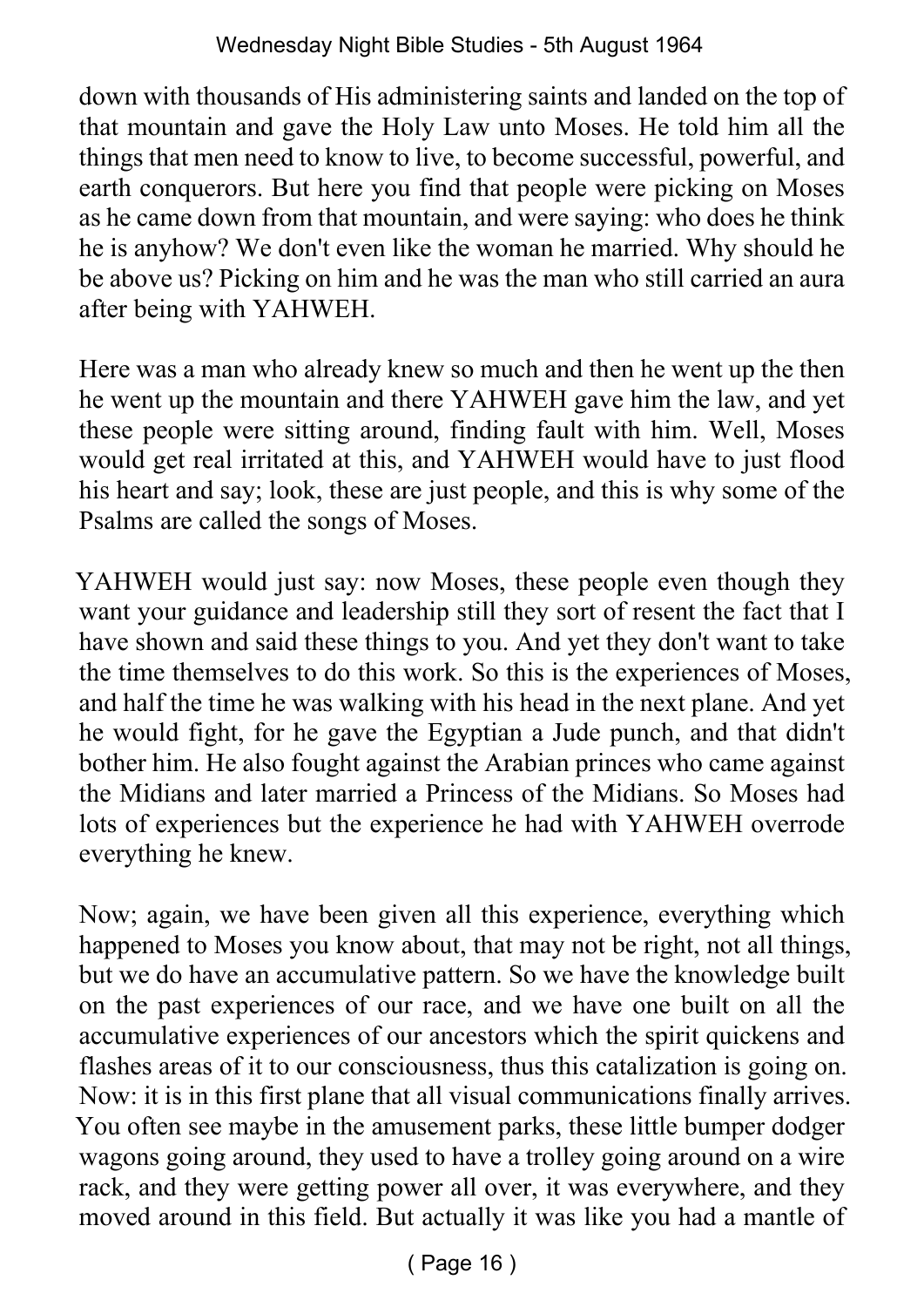power above you, and all around you, and its out of this mantle of power that all non‑sense vision comes, and the world might call it the same because it is not perceived by these senses. It is non‑sense vision, it is spiritual sense vision first come.

Now; we talk about super sensory, this can be high sense perception. You can even perceive other things with this. There is within super sensory perception which is still operating just with the senses but yet out of the seat of the consciousness, and this type of super sensory perception is what we might call intuitive, but it is even more than that.

There moves out of you waves of energy in the electronic field, but so balanced that the soul consciousness is so aware of certain things that it feels, and knows, but maybe just to busy to be thinking and meditating upon it. Then comes an enemy into this field and you haven't time to think about it, but you sense something, or somebody around that is wrong. Instantly you turn around and someone is there, or you move up to a person and you suddenly feel that something is wrong. There is an uneasy feeling here at this moment, and this is extra sensory perception. And this extra sensory perception can do something else because it moves in this field. You can sit in this room and if a Satanic force or something out of the ordinary moves in this room and you are sensitive enough, if this extra sensory perception is strong enough, you feel something, there will be an uneasiness.

Then when we get into the super sensory, this is the first plane of spirit, and this is making its contact in the inner centre, and coming through strong, it is catalyzed. God can send it as a wave, but if he wants to send it by messenger it is catalyzed. So people must learn this also, God speaks through men, and they must take this by Faith, by the Faith of the Message God gives to men. At the same time we know that truth exemplifies conduct.

But we also know this, that we may block our own areas of perception because we miss the key if we look at the physical resident man that you are, and become so critical that we accept everything, and forget that Lucifer can't condemn you anymore before THE FATHER. Do you realize that the Devil can't run up to the Father anymore and say, look at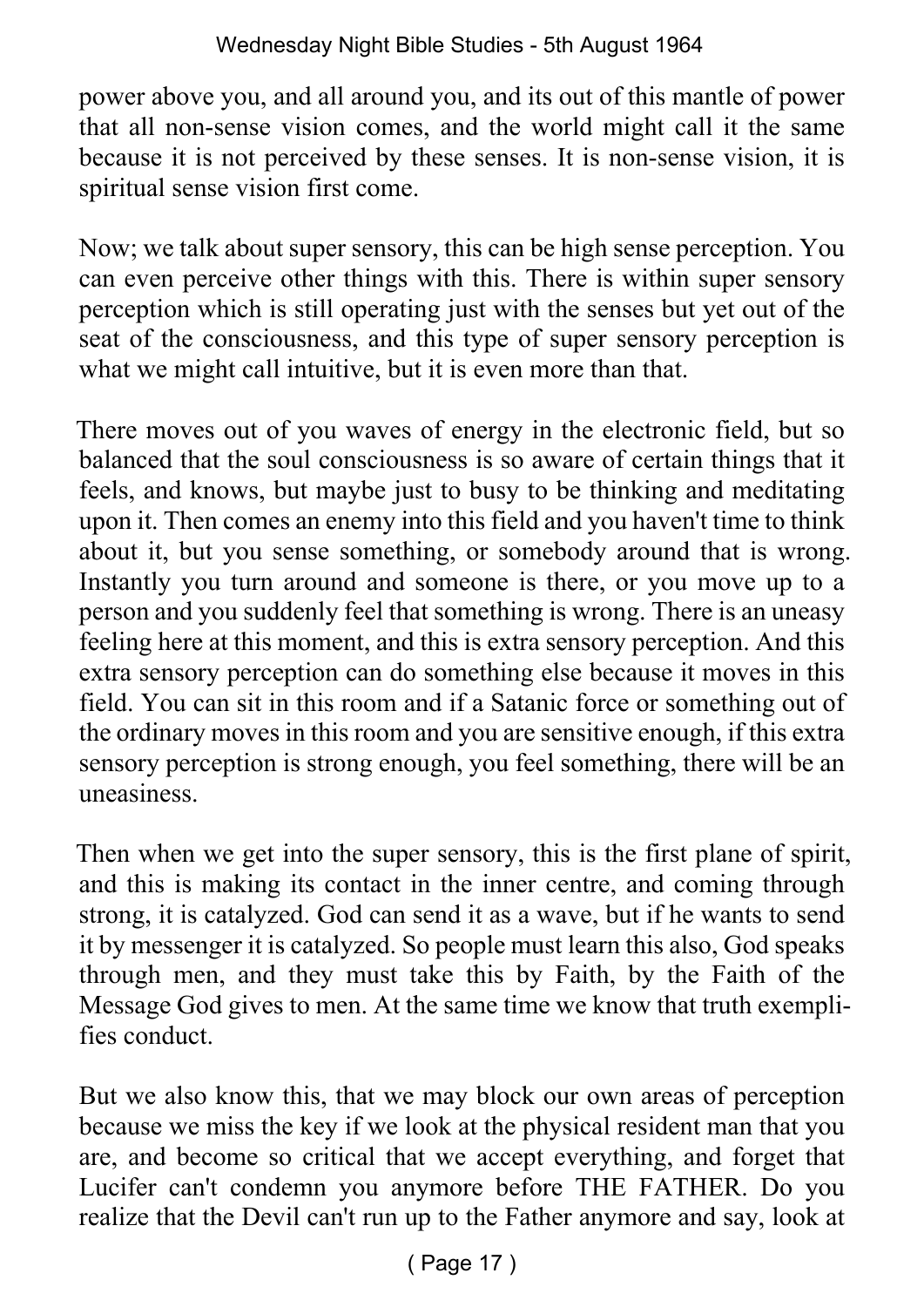this man or that man down there. Satan can't do that anymore, for YAHWEH-YAHSHUA said: get out of here, it is already paid for, so Lucifer doesn't bother HIM with me, he bothers me with me. See? This is what he tries to do, only I don't even get bothered with me. The reason for this is that you get shook sometimes in the sense perception, and you feel someone is kicking you around a little, but just don't take your guilt complexes, throw them off, you don't please YAHWEH by letting the Devil get you down. We have lots of preachers preaching a negative Gospel, they want people to be out here weeping because they made mistakes, and its all over. In other words if you are going to go back to weeping, you are leaving the CROSS undone. You are saying: it isn't finished, you have to help atone for it.

Some people crawl around on stone and rock, or Cathedral steps, that is where Martin Luther woke up one day. And this was a smart thing for him to do (wake up) because he was hurting, and finally he realized what, am I doing all this for, Wasn't the CROSS enough, do I have to supplement the CROSS? Do I have to cut myself, and hurt the knees, to be good enough? So he thought what is that passage, 'The just shall live by Faith?' This is what started Martin Luther forward. In this instance there is no doubt that at various points of time YAHWEH was ready to use those instruments, and thus a messenger was sent to just catalyse his thoughts, to stir and to catalyze him until he broke into a full faith pattern.

Now: that is just one phase of that Celestial plane, there are in that Celestial plane orders above orders, and great fields of Celestial forces that move in the first plane and greater ranks like the Seraphims, forces in the second rank or plane above, but they could come into this dimension or swoop into earth like flames of fire. There is in the first plane just above us, where there are great fleets of objects not visible to us, but which could be seen.

But there is in the physical world in the same dimension we are living in great numbers of fields of vast moving objects that are synthesized out of fields and shielded with waves of energy of Light so that they don't reflect. Therefore since they don't reflect the Light, you don't see them. There is an ability that we know of that is possessed in the first plane which can cover anything in the first plane and they can't see it. In fact Jesus could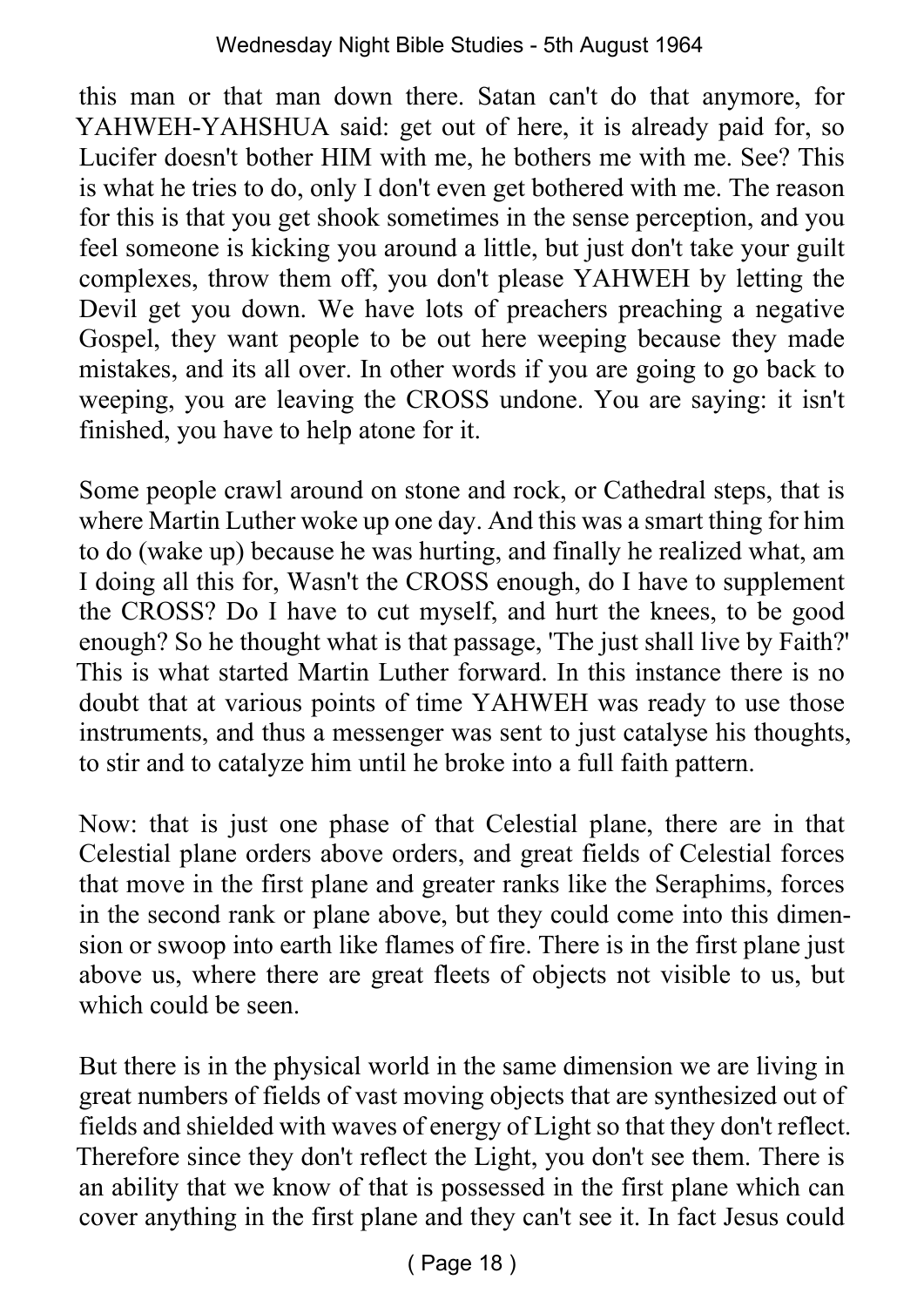be completely invisible to them, and still have been in his body. He didn't leave it, didn't go out of it but still they couldn't see it. But he also knew how to step up the wavelength and cause the electrons to go at such high speed that it changed the plane slightly of the body so he could go right through the wall, because there was no wall in that plane. He would do this and come outside the building.

You say: how do you know he did this? Well: we have been slowed down slightly because when we lost the aura which covered us we were slowed down.

Now: the electrons can move slightly faster than this, and they throw out a higher aura, and they are totally immunized as well, but if we hadn't been slowed down we wouldn't have been dropped to a 9 months gestation period as far as this field of energy was concerned, and wouldn't be subject to sickness or any of these things. And when this is restored to us, as it is explained in the Book of Romans.

The Spirit of the Law of Christ Jesus sets us free from the law of Sin and Death. Then note that he tells us the secret by which this is changed. He says: 'Therefore the Law of the Spirit of Life in Christ Jesus has made me free from the law of sin and death'. This is the law that leads a subject to thinking wrong and dying, now it may not be yet demonstrated completely but HE who raised up Jesus from the dead, dwells in you. He who raised up Jesus from the dead shall quicken your mortal body.

This means step up its wave length, increase the velocity by which the electrons move in its balance and then immediately that mortal will put on immortality, and the Light comes back on the body again. So sin retards or slows down, and the Spirit enlivens and quickens. There is another field to this, but we shouldn't go to far in that dimension now because we haven't finished with this first plane yet and there is six more to go.

**QUESTION**: Have any of these ministering spirits ever been in the flesh?

**ANSWER:** Well, now to this extent that all are children of the MOST HIGH, and all have Celestial bodies, and if this physical body dissolves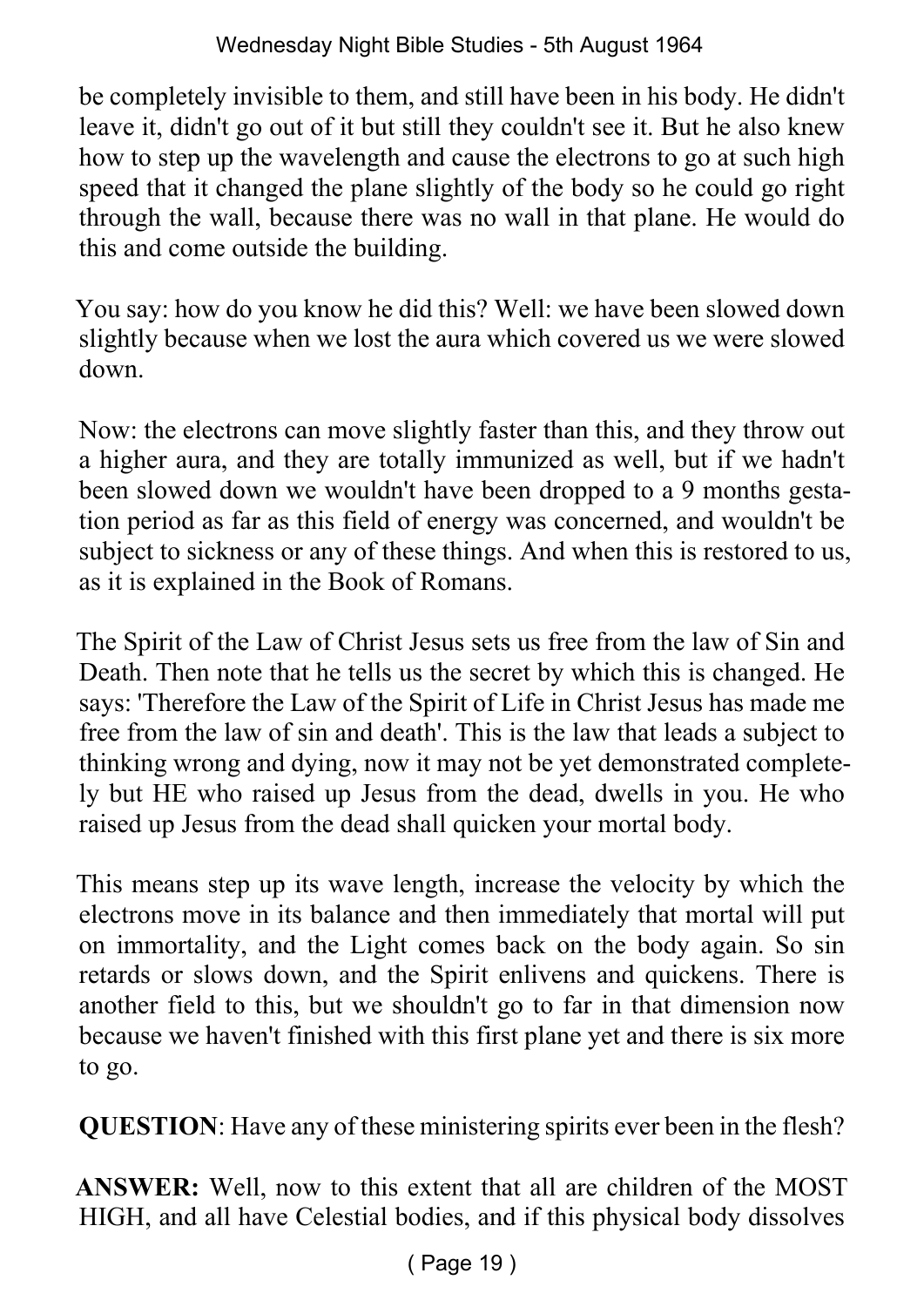before the resurrection, or the re-embodiment of the Spirit. You already have this house for it to dwell in, in the spiritual plane. Now: in that dimension you will go about any business that the Father has purposely directed you for. Could even, some people could even be called back into a dimension of Spirit to do a very vital work.

Do you realize the advantage we have in the Church of Jesus Christ, Christian? We don't have a wall of restrictions around what we are permitted to think. Many denominations already have a bunch of stupid restrictions around what they are permitted to think. But many denominations already have restrictions on what they are permitted to think, and they don't have any Biblical reasons for it. Where as we have whole areas of Biblical reasons where as we can think something they aren't allowed to think about.

Now: I am going to tell you that as big as this Universe is with a diameter that goes trillions and trillions of miles, in fact there is so many scadtrillions that you can't comprehend how many. There is 126 trillion suns times ten, so think how many miles they are in diameter, think how big this Universe really is. You say: but if a person gets out there into the plane of spirit no telling how far out you are going to go? Well if you were in your Celestial being and were to step right through into the plane of Spirit then you wouldn't be out of contact, you would be talking to people all around you, Every woman would be talking right now. Ha.

The moment you got into the plane of Spirit what would be surprising would be to find that you had relatives who had stayed to assist. You would find that you had people close to you who had affinity with people in the group before you came here, that had never forsaken this area. And because of this they had stayed to help catalyse, and they have affinity not only with the Spirit but the flesh also. Because they just left the flesh which might be a kin to yours.

Therefore their contact with you is close. After all it was only about 7400 years ago since HE begat Adam, so when He came down to join his race then it hadn't been a very long time. Thus He could say that it was only 5400 years ago when I begat you, so I am close to you, I am flesh of your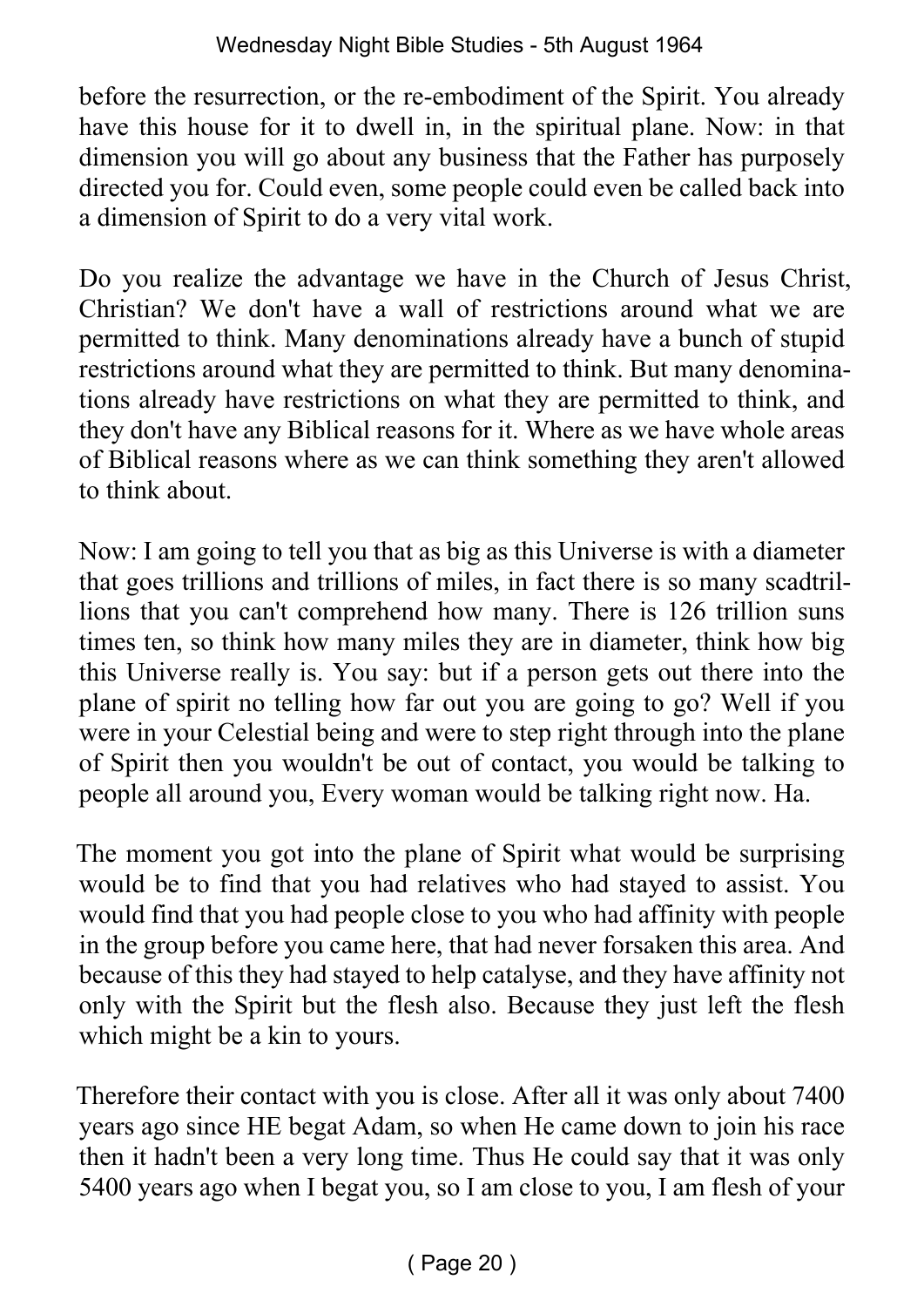flesh, and bone of your bone. So HE came and occupied a body just like they had, and these were kinsmen. But do you realize that if it took one year to build each 126 trillion times ten suns, then you can see how long things have been going on, and it would be pretty close, just 5400 years. Then when you get up to three score and ten years, or the last 100 years cycle, people who had affinity to the House of God, overlapping, some of them have responsibilities, and I am going to tell you that this is one of the things, where as they may not consummate responsibilities, they may be forced to consummate this responsibility in Celestial planes because the Spirit is still perfect. They may be forced to consummate and fill a bridge.

This is something we get out of another area of confirmation which was picked up in another dimension as recorded in the Apocalypse of Paul. But we shouldn't go into that tonite, but I believe that a great number of times that some of those of our household are raised up at times with great spiritual vision, for instance, the great Patriarchs. And they move back and forth from here to the throne of the MOST HIGH and it just may be that they do not leave our solar system at the present time. Because they are very involved in a great master strategy right now. Angelic hosts are coming in, Ministering Spirits are now gathering from the corners of the Universe. Your relatives from the far corners whom you haven't seen for ages, or since you left the Celestials are coming in, everywhere they are converging on the earth. Now: there are people who leave and go into that plane and may not leave, but may be staying here to help in this catalysing, increasing strength, at all times.

Now: a medium who reaches out to them, doesn't get them. And Lucifer always substitutes a familiar spirit. This again is something which moves in the Spirit Law. A familiar spirit is one which has been assigned Luciferianly to you. That knows your relatives and what you look like, and knows all about you, so a familiar spirit, not a good one and the medium are in league with Lucifer, and can have this familiar spirit appear to the individual looking like the countenance of the person to whom he was attached.

After all he is a Nephilin and can do this, for he didn't keep his first Estate. This is the reason why if people go to a spiritualist medium then they say: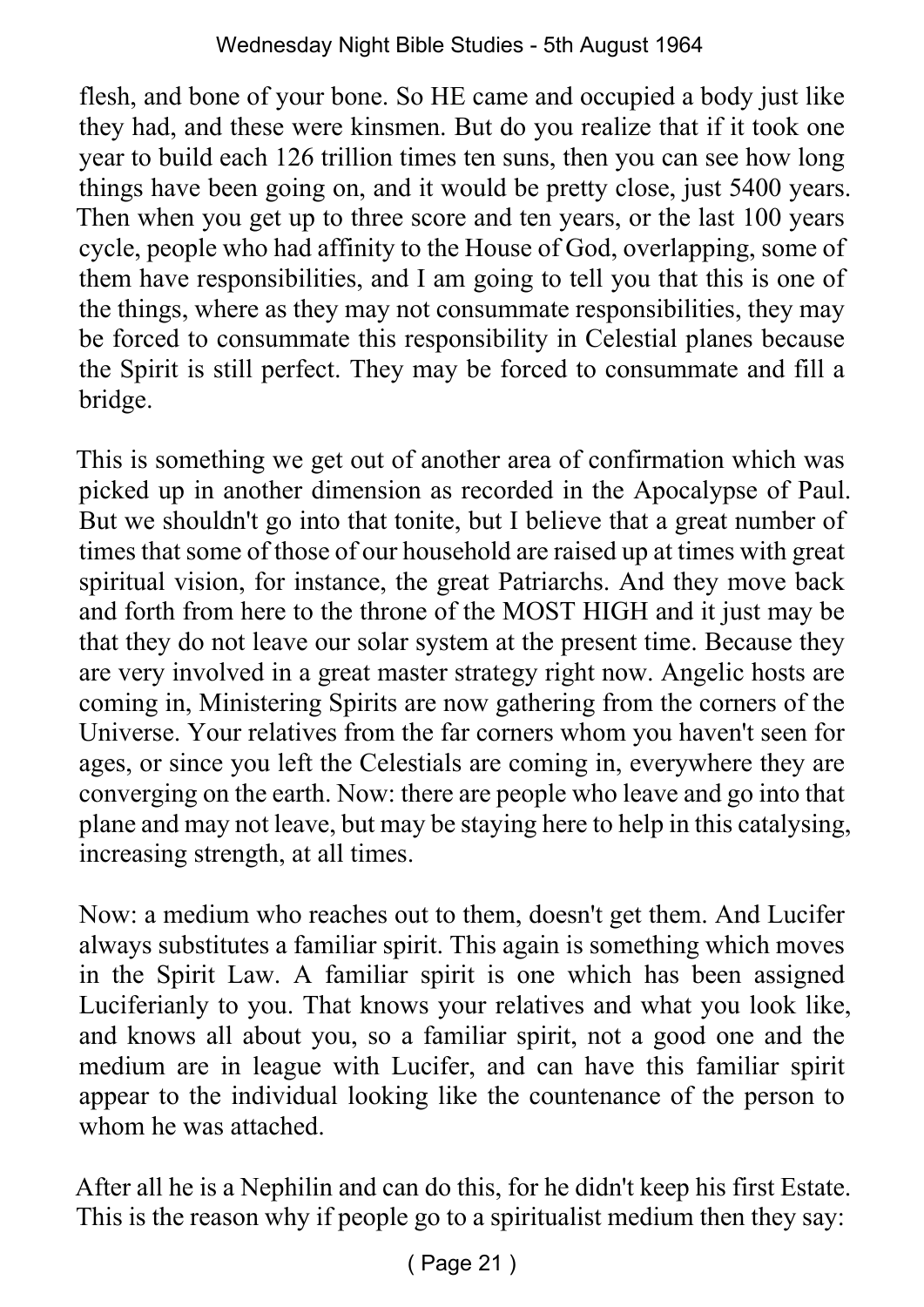#### Wednesday Night Bible Studies - 5th August 1964

oh yes, I recognized her, that is Aunt Nellie up there, but it wasn't Aunt Nellie, it was a familiar spirit. This is why when the Witch of Endor, remember as Saul couldn't get a hold of Samuel, he had been so negated by the wrong influence that when he prayed he didn't get through. Lucifer had influenced him that he wouldn't get through so he went to the Witch of Endor.

She was probably giving him a bad time all this period but she said: oh yes, I'll get Samuel for you. She thought this top devil who ran around bothering Samuel, was going to show up. But, Samuel wasn't to far removed after all for he was the prophet around this throne, and probably sent back in the area of communication with an administering spirit to catalyse and get through, so the moment she started to call, then out came Samuel.

And the moment she saw Samuel she knew she didn't have any familiar spirit because he negative sense perceived that the Positive sense was of Samuel, and she almost fainted. She probably cried to herself, oh, I got the real thing, and it scared her. But Samuel said: what is the matter with you Saul, why are you calling me back out of the grave. Now: God had to make a special dispensation to do this because Samuel was dead and his consciousness was in the Netherworld.

He wasn't like Moses who was still floating around with Elijah, coming and going as they wanted to. In this instance however the Witch of Endor was amazed, but remember that YAHWEH could send a messenger out when ever he wanted to, just like he called Lazarus out. But He called out Samuel and his Spirit came, and he told Saul that his end had come, and explained the situation to him, and as the Witch witnessed this it scared her almost to death.

Now: we are told to sit around and look for contact with some relatives among the dead, after all they aren't dead, they are living. If they are assigned this responsibility of helping to catalyse this for which they have affinity, this is a Divine directive and doesn't require a human request. But the individual knows that he has a watching Angel, and he knows that he has Angel hosts at his command. And he can call on the Father for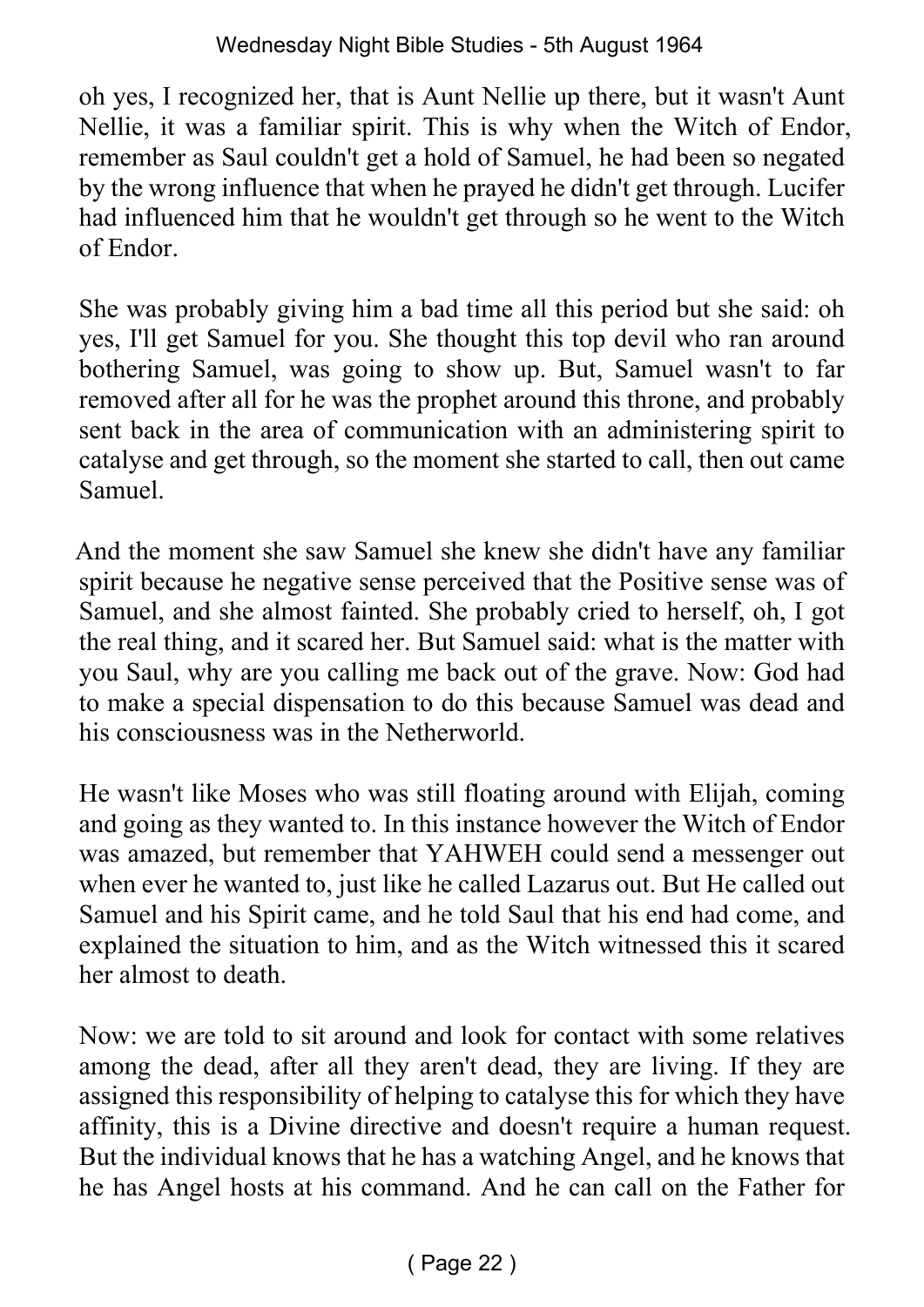strength as well, he can call on his ministering spirits for strength and finally he can learn to feel them.

**QUESTION:** How do you call them?

**ANSWER**: You talk to them.

**QUESTION:** but you don't know their names?

**ANSWER:** In the first place your own Celestial consciousness which is a resident being, this is the Christ in you, so you have an administering Spirit who is a watcher Angel, a protector, 'Lest you dash your foot against the stone'. In other words he is the protection force. You say: but people have wrecks and get hurt, yes, but the protecting spirit is there to shield them from the enemy.

And he is also a service angel to give you sufficient strength to take you through any kind of circumstance, there are where faith uses the command. Sometimes under Divine direction they might function without appeal, but always function on appeal. You have a right to call on Michael, and on any of the Archangels in the name of THE LORD. You have the right to call on watcher Angels in the name of YAHSHUA to give you strength, and you might even find out what his name is, this happens. now: people with pagan powers who work the darkness, there are certain demons with tremendous strength and power that they call on, and they use them in their occult arts and so forth.

And of course the higher a person is advanced in the Satanic Kingdom, and he is not a neutralizer which means just a pawn to bump shoulders with you and slow you down, but the real workers in iniquity know this. They can move up to you and smile, and generally they won't come up warring in the first rank. The Luciferian forces in the flesh who work with the evil forces as a rule try to be friendly as much as possible, because they catch a lot more flies with sugar than with vinegar. But they can turn demonic and behind them is a whole Satanic force, and this is why you have Guardian Angels and Watcher Spirits. One of the things that God said was that he would send His Holy Angels and gather out the tares, and that word is really administering spirits instead of Angels. So they can be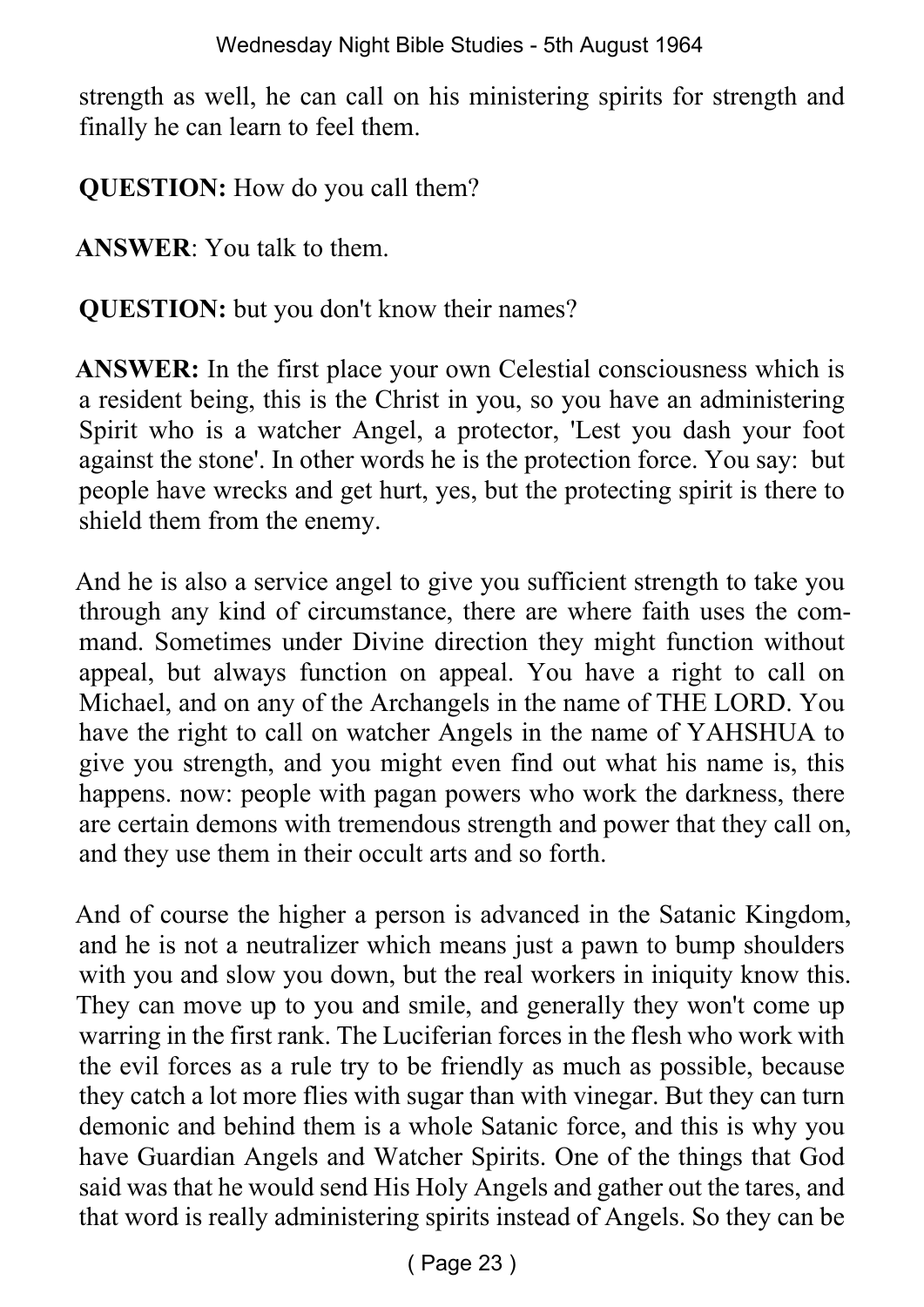not only Angelic hosts, they can be relatives, they can be even the Children of God in the earth who are involved in this, because they are all ministering spirits. He calls his sons and daughters in earth administering spirits, but basically when it comes in from the outside it is out of another plane, because they can enter this plane.

Here is another factor, when the sons of God enter this plane, and I don't care how many space crafts or how they come, but every atom of substance necessary to synthesize their physical body is reformed, and there is plenty of substance so don't worry about that.

Someone said: but it has been scattered it has gone even into the vegetables, it is all over, but don't you worry, there is a synthesis here, and it is what is called an energy norm, and that norm can just re-catalyse, re‑synthesize that substance out of the earth, and it is here.

**QUESTION:** I went to my little dictionary and I can't find the word catalyse, what is it?

**ANSWER:** Well a catalyst is a multiplication of energy and as energy is multiplied it can be multiplied by an agency, so in other words if two of us get together in our thinking, then that is a catalyst. If four of us get together that is a multiple catalyst. Now: if spiritual wisdom joins with yours, if spiritual energy synthesizes with yours this is a catalyst as well.

But if we get 50 people in this room thinking on the same thing, the energy which charges that picture gets through 50 times stronger. And if 100 people get together then it is 100 times stronger, and so on. And if 1000 people think on it they could move a town. If you could get 5000 people thinking on something in the name of YAHSHUA you could make a number of them in Washington D.C. sick. And by the time you had a million people thinking they would be getting ready to move. I think they are already getting scared, for what is happening is so catalysing that the Presidents whole cabinet is getting scared.

**QUESTION:** What plane are the people in who are in these flying objects going over?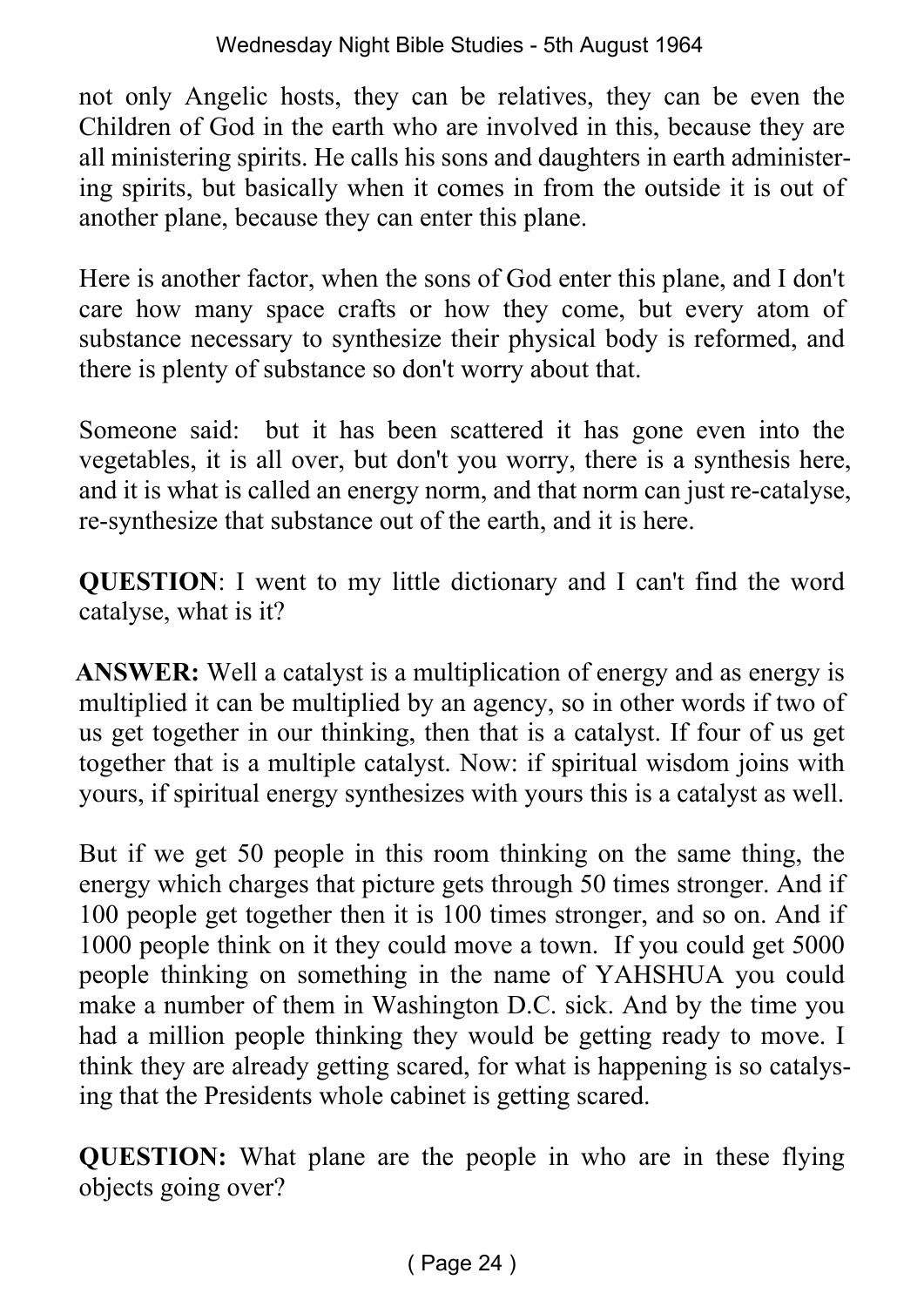**ANSWER:** It depends upon whether they are in the physical dimension or not. I would say that a great number of these crafts are just as tangible and real as the things we have in our own dimension, especially if they stop and get a bucket of water out of a stream, if they are about to drink it or do something with it, this is quite real. I don't think everything which whisks across space goes into the spiritual plane.

When Christ left here he left in a physical body like you have, only resurrected. They didn't kill it. You say: but all the blood was gone out of it? Well, it probably had some new blood because he was digesting food. When Christ left he didn't just float through the sky between here and the Pleaides, a great cloud came down, and in it was one of His Super Dreadnoughts. He just stepped into the cloud and two men stepped out of it and the cloud was effulgent with Light so they couldn't see through it. The two men who stepped out said: what are you men of Galilee standing here gazing into this illuminated could for, go back to Jerusalem and wait. This same Jesus is going to return just like He left. the two men stepped back into the cloud and it went away.

**QUESTION:** But they were two men you could see.

**ANSWER:** Alright these two men were Spirit, Soul and Body, and were Celestially enveloped so you couldn't destroy them, but without doubt they got into the ships and went away. There are ships coming and going through the Universe all the time carrying physical bodies and with them is a Celestial body and a soul consciousness, and these people could move into other planes. Remember YAHSHUA is spirit, soul and body and so are you. We can exist in any plane, we did not previous to this earth have a physical embodiment, not in this planet anyhow.

Because this is true this is the first time we ever had a flesh body in this dimension. But lots of sons and daughters of God have had physical bodies now waiting resurrection. No doubt, existing through out the dimensions of Spirit everywhere that our race has been, with a physical body but visible because we chose to be visible. The early people of Atlantis used to see us sometimes in their early temple temples, see us coming and going. They talked about the great music of the spheres, played by the children of YAHWEH‑PUTAH. They talked about their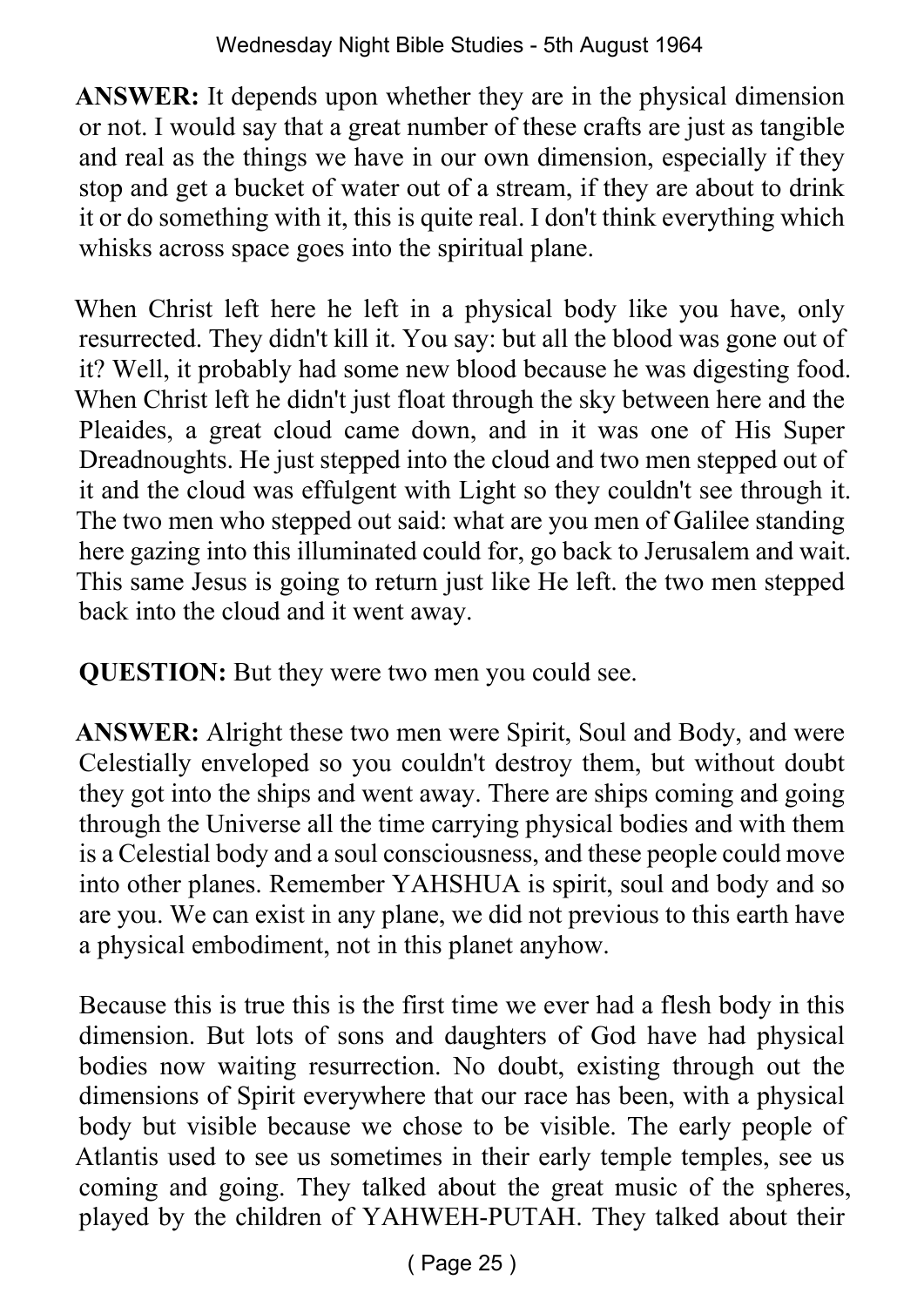Light and Glory. They talked about all the things they were taught, about the things of the Universe, and until the day Lucifer came along with these black men and started to mongrelise people, and told them to leave these Pyramid Temples that were high and come down to the low lands and mingle in the big orgies, these people were a great civilization. It says that YAHWEH‑PUTAH was so angry that he lifted his sons out of these Temples and they could see them no more.

And they were told that the Temples would be destroyed, that great catastrophes would fall, that those who were believers in YAHWEH‑PUTAH were to travel to far countries before this land was totally wiped out because of this great evil (race mixing). This was why these people with Horus their Priest, migrated and they just got over the last land bridges before they broke up and the last of Atlantis went down. A great earthquake let the waters into the fires of volcanoes and the fires under the continent caused steam to blow the top off the mountains. Then more water rushed in, more explosions came, and that is how this continent went down.

I have a whole description in the book of Horus as to how this land went down. These people as they left this sinking land wandered across North Africa which was a very verdant, rich land with tall grasses and beautiful forests and animals at that time. And then later catastrophe would strike Northern Africa and a great part of that land would become arid desert. But the people under Horus went over into what is now Egypt below the great cataracts of the Nile River as they were instructed to do, below Victoria Falls, and all the way to the Nile river.

Then they watched that land become an arid desert around them. But when white men came into Egypt in the days of Enoch and Job this was the coming of the sons of YAHWEH‑PUTAH now in bodies of flesh, this was prophecy being fulfilled. But this time these white men would not leave for now they had bodies of flesh, where as the last time they saw them, they were in Celestial planes and when it got back then YAHWEH said: come on home.

**QUESTION**: What period of time was this? when the last of Atlantis went down?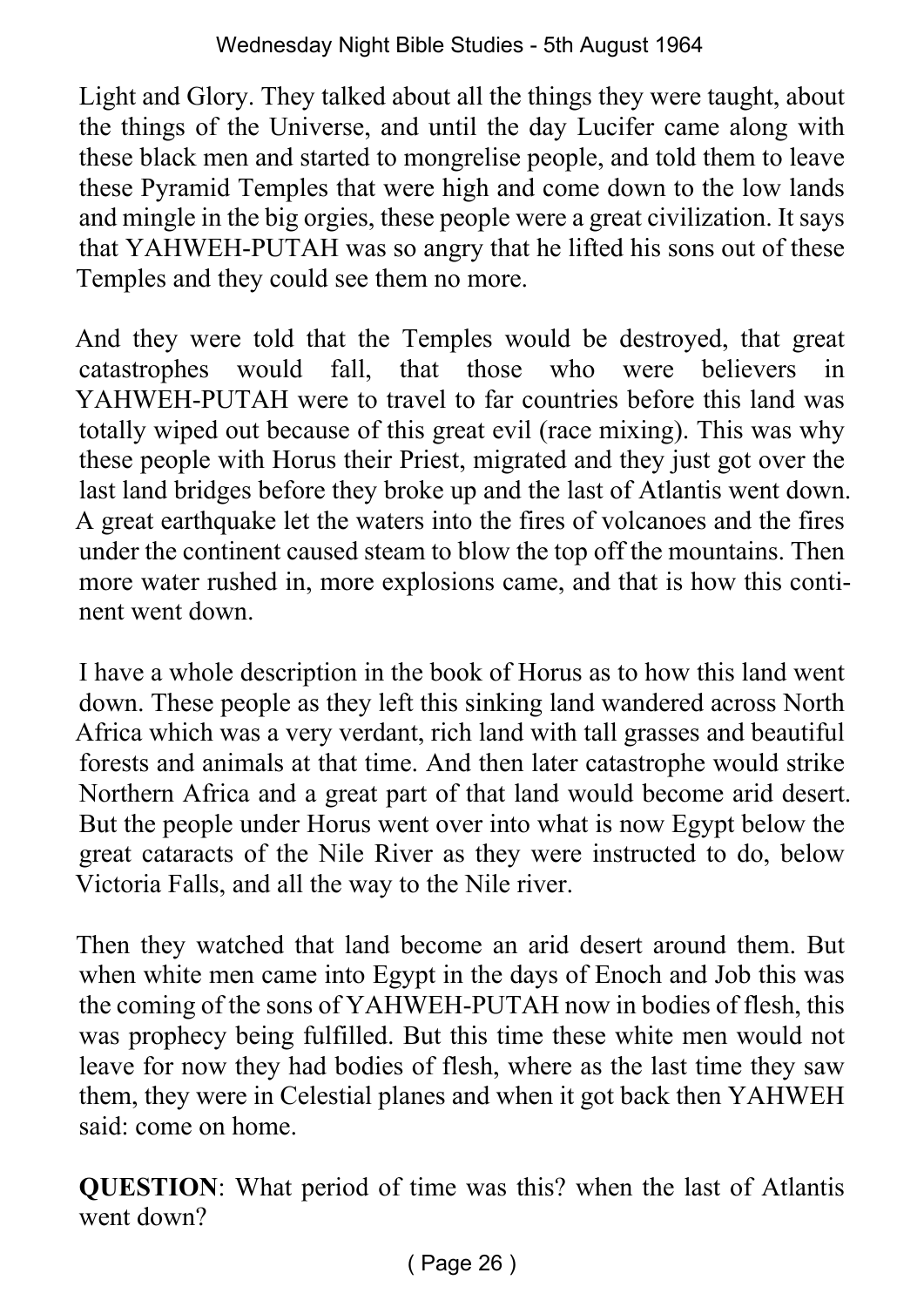**ANSWER**: Well it was quite obviously not less than 11,000 years ago, probably back maybe three or four thousand years before this when most of Atlantis was gone, the Atlantis subsidence came first, Lemuria was last.

**QUESTION:** Are all the sons of Adam going to be brought back to earth at the culmination of all this?

**ANSWER:** All the sons of Adam will come back for a mighty victory, but there will be lots of room for all.

**QUESTION**: How long will they be here?

**ANSWER**: This is questionable, we could stay a thousand years but we would be pretty crowded. The fact is that when we get through with that 1000 years there won't be any deserts, they will be blooming like a rose. You talk about a crowded. But just take a trip from here to the Canadian border, and see how much waste land there is out of cultivation, nothing being done with it, but the sons and daughters in power will have it producing almost unlimitedly. In fact the ends of the earth will be providing all your needs, so we aren't going to be short of anything. In fact with our ability to come and go we almost made it before the Millennium, we will have a man on the moon in 1970, if 70 waits for us.

**QUESTION:** Is there a way of telling without an old Sumerian record that the Negroes are not a part of the 6th, day creation and how do I do that?

**ANSWER**: Well, that is a multiple question.

**QUESTION:** Well how do we establish that the dark and kinky haired ones came down with Lucifer? I had an argument with a woman as to why they weren't a part of the 6th., day creation..

**ANSWER:** Why would they be in the 6th., day creation? When God made a man and woman and started out this race, this was the Tungus man of the Steppes, and this is pretty far back we know at least 600,000 years ago, for we have that much of their history. But no history, no trace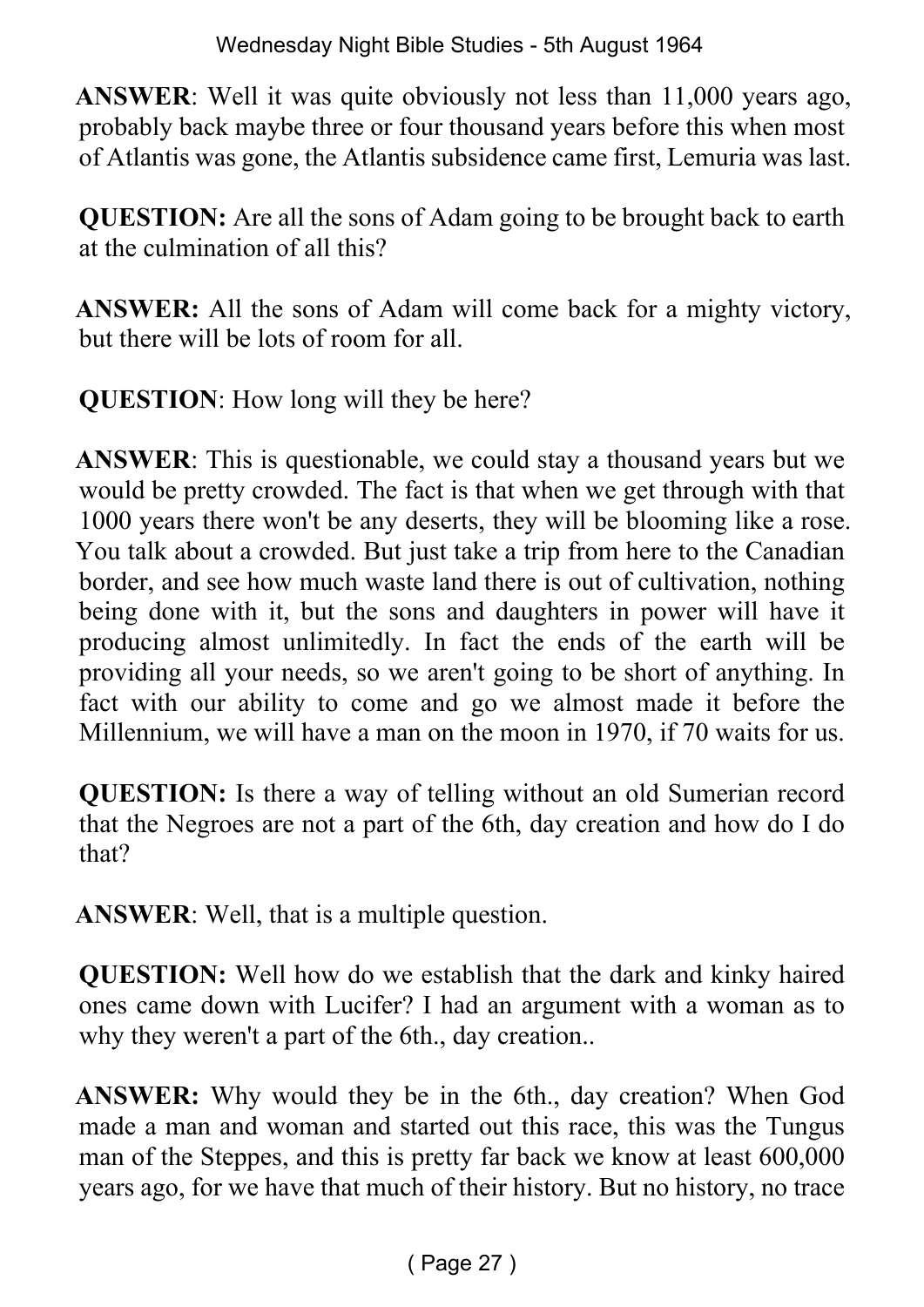of the Negro until about 73,000 years ago. So Lucifers Major rebellion in which he brought in the Negro factor was about 73,000 years ago. In other words, Lucifer was out in the Solar System and further raising heck, and God got disgusted with him once and wiped everything out (Genesis 1:1‑3). And maybe there was just a few left at that time for Jeremiah tells you of this.

You are told that in the Beginning God created the heavens and the earth and then the earth became without form and was void, and void means aftermath of destruction by Divine hand in this instance. Then Jeremiah in the fourth chapter tells you how God brought this back to his memory and he wrote it down to tell you about it. He says: I watched this great catastrophe which overwhelmed this great civilization. This is before the 6th., day creation. So you see that the devil had been busy before the 6th., day but that early civilization was wiped out, or a few might have gone away. We know there was civilizations back then, before the pre‑Cambrian days for they were glazing ceramics.

Now: I don't quite believe this one billion years, it is still to far to prove with radio carbon or with fluorine replacement or any of those things, so I give them this much time, one‑half a million or three quarters of a million years, for up in Yellowstone there is in one place over a million years of visible straits. So this just goes to prove that their evolution theory which is based on later periods and pre‑Cambrian was ever so far before that, that they are stuck with it. In other words if human beings who walked upright and who painted plates were ever so far beyond evolution time, or even the mammals came, then where does that leave the evolution theory? Remember in the re‑creation YAHWEH put back the animals all over the earth but he did not have to put back the fish, they were still there.

**QUESTION:** Where does it say that?

**ANSWER**: This is an allegory that is hidden away. Remember Moses wrote this almost 4000 years after this happened. So if you are writing about something which happened that long before you are writing in allegory. So he didn't spend much time on this, but there was lots more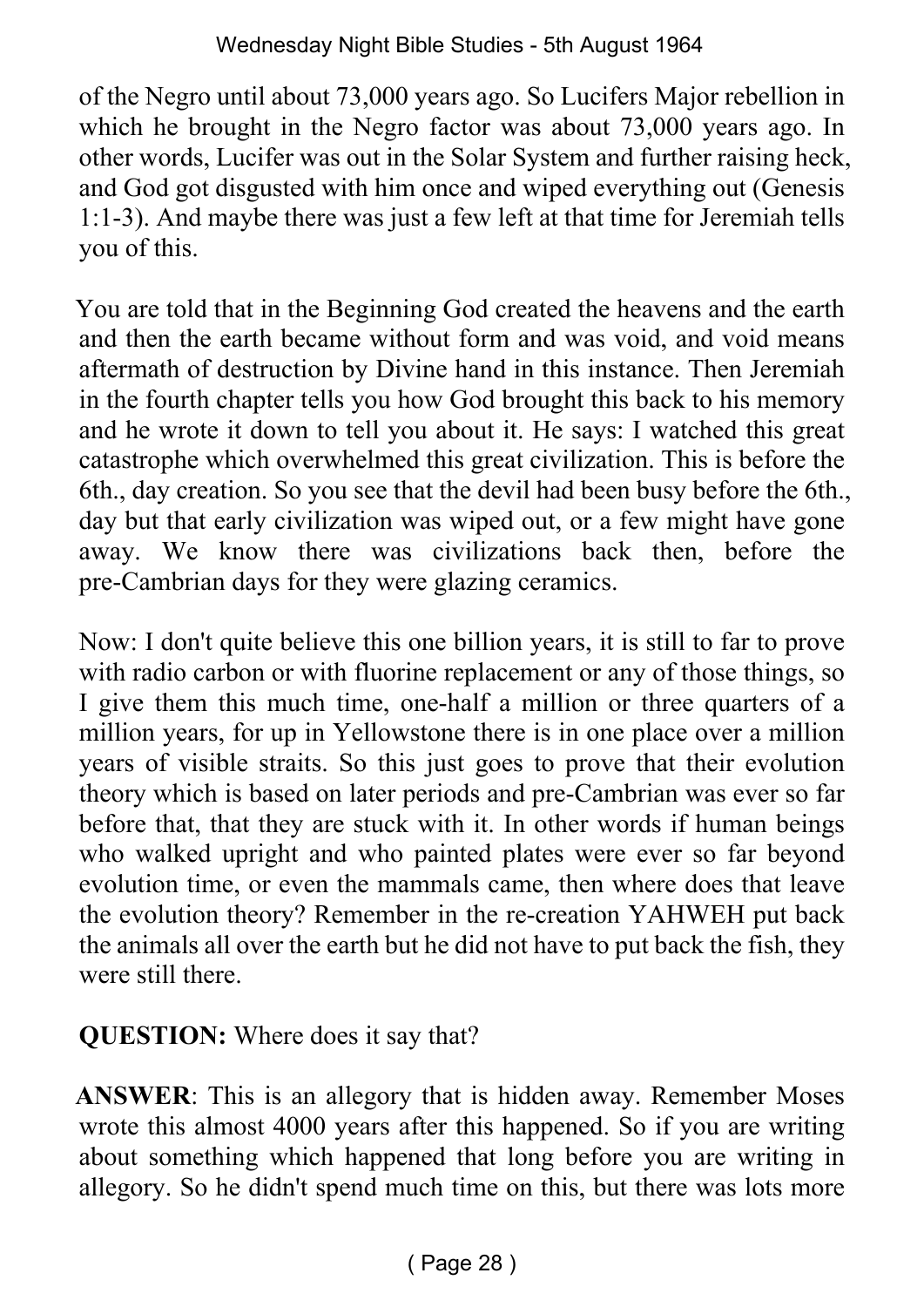information on that period. He thought anyone who was reading this book (Bible) would know that.

**QUESTION:** but I can't remember what happened 4 years ago, Ha.

**ANSWER**: Let me show you something: When in Genesis I YAHWEH came to the water and said: 'let the waters bring forth abundantly'. In this instance the earth brought back its grass and so forth before you could feed animals. And when you come here to the sea, all it had to do was bring forth abundantly. The birds that fly came, and then he created the great whales because these were mammals:

'And every living creature that moveth, which the waters brought forth abundantly, after their kind, and every winged fowl after his kind, and God saw that it was good'. But the place where you are told that the waters were to bring forth abundantly, the word isn't YATSAR for make or form, it is just the word for increase, or multiply. So you see the fact is that the world covered with large masses of water would never drown all the fish.

**QUESTION:** It also says here that God blessed male and female and told them to repopulate the earth, so who were they?

**ANSWER**: This is the Tungus man. The earth had been populated once and then wiped out and now repopulated. This catastrophe was all Lucifers fault, there was none of this before the fall.

**QUESTION:** I think it was to bad that the earth was the spot he was kicked into.

**ANSWER:** Oh, I don't know, this is sort of a little spot in the Universe. They concentrated it all here and I wouldn't want to miss it for the world, would you?

**QUESTION:** Yes, I wouldn't mind missing it.

**ANSWER:** Well, but you really wouldn't want to miss all that is going on down here. You would never have appreciated the Grace and Glory of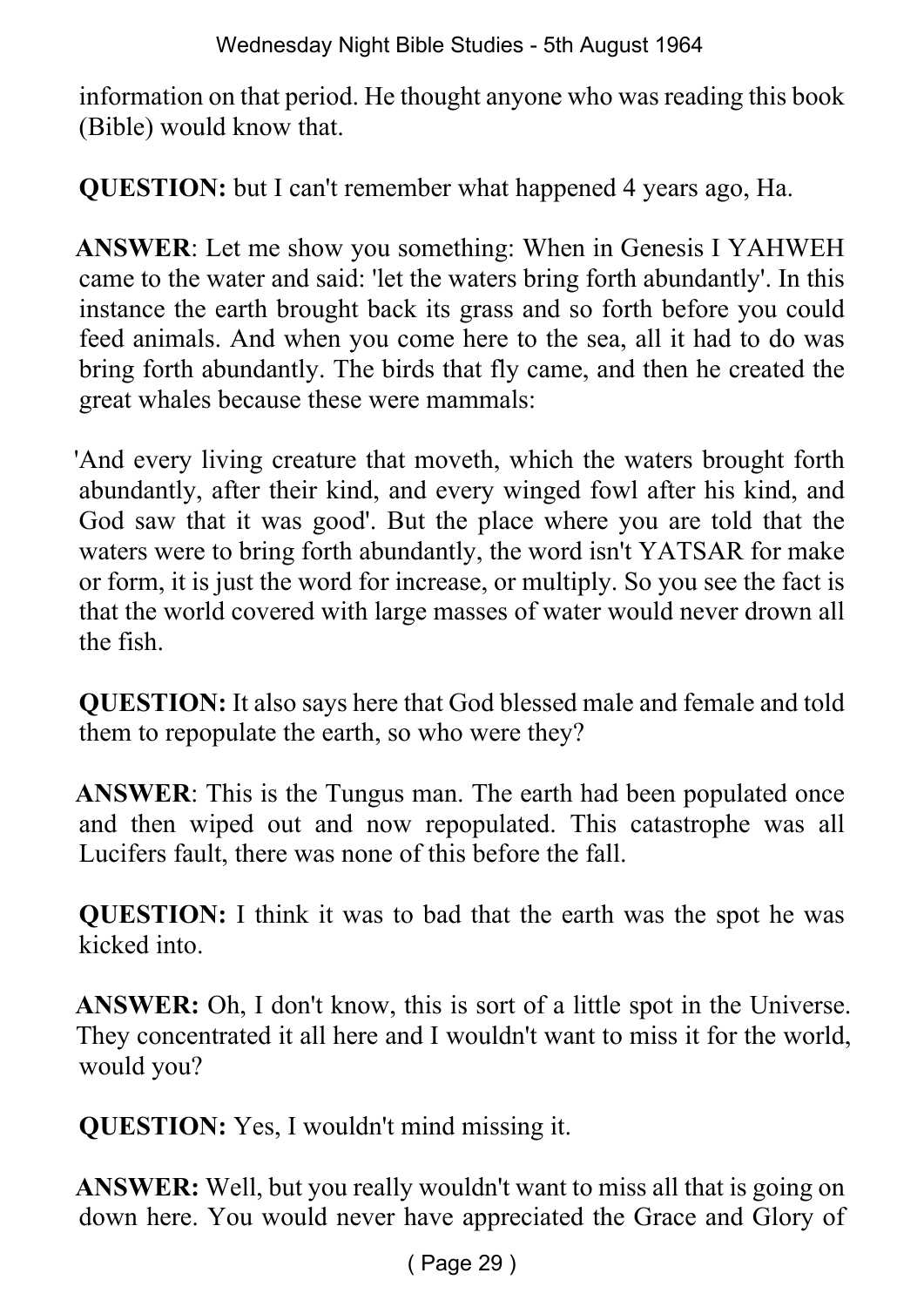#### Wednesday Night Bible Studies - 5th August 1964

YAHWEH as much as you will appreciate it after the victory. Whenever you see Lucifer turned into an Angel, when ever you see him bowing before the MOST HIGH, when ever you see him with his heart, totally Glorifying THE FATHER then you have seen the ultimate of what Grace can do. To the Praise of THE FATHER FOREVER. The smaller religions don't understand this,

**QUESTION:** Where is the Kingdom of Heaven?

**ANSWER:** Within you.

**QUESTION:** well how about all the gates?

**ANSWER:** Well, if we are going to talk about the New World Order, this is the Kingdom of God on earth, and the entrances into it is by birth, this is how you got here. And you arrived the day you were born.

**QUESTION:** But those gates have many names on them?

**ANSWER:** Well, if we are going to talk about the New World Order, this is the Kingdom of God on Earth, and the entrance into it is by birth, this is how you got here. And you arrived the day you were born.

**QUESTION:** But those gates have many names on them?

**ANSWER:** Alright, he says: I will show you the gates to this Kingdom, and the gates had the names of the twelve tribes of Israel. So, you wouldn't get in to this Kingdom if you weren't of those tribes of Israel. You could be under the Kingdom but not participate in it. This is what Nicodemus was trying to find out, he thought maybe there was some way, maybe you graduated into it.

So he said: Just what do I do to enter into and participate in the Kingdom of Heaven? The word instead of enter should be translated, participate, administration, work, destiny. So Jesus said: You have to be born into this order, you have to be twice born; born of the spirit in the heavens, not down here in an Evangelistic meeting, but born of the Spirit in the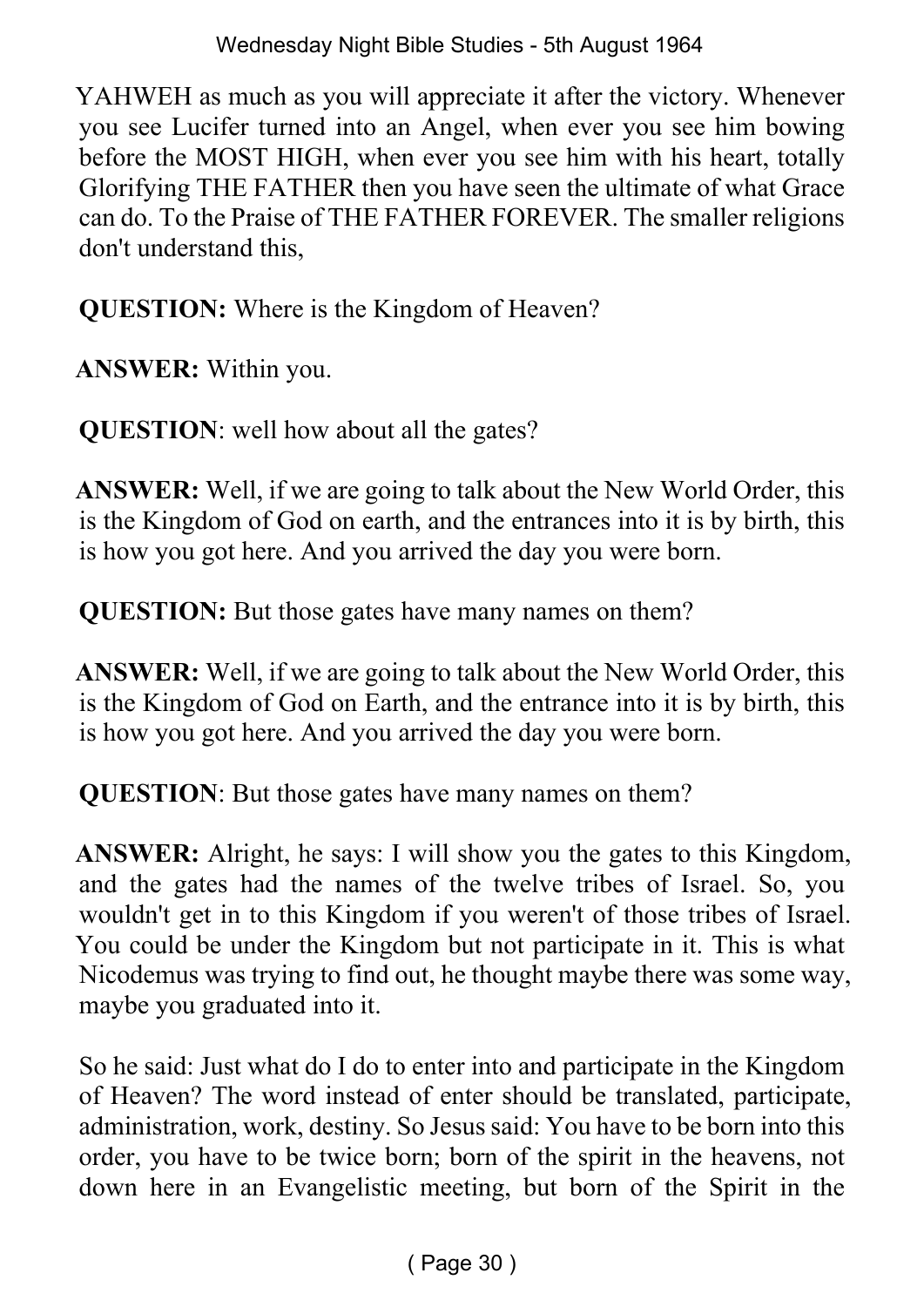heavens, then born by the breaking of water by physical birth. So if you were spiritually born in the heavens then you would be seed born in earth for there is no other way to get into the Kingdom. This is why the gates are in this order, the twelve tribes of Israel, the children of these twelve tribes, (actually 13 before Levi absorbed into all.)

This is why that when they even tried to apply this to any area of the church, you still have the 12 tribes of Israel to deal with. As far as the door of spiritual understanding then Jesus said: I am the door. You can't approach this door to knowledge and wisdom but through HIM. How could you approach the knowledge of the Eternal Father, embodied in YAHSHUA if you didn't come to HIM, How? But you will, come for all sheep do come and I see that you are here.

**QUESTION:** What determined which sons came to earth?

**ANSWER:** We did, we rushed right up and said we will go. Ha. We probably have the most bold spirits in the Universe, we said we will go!!

**QUESTION**: Then probably most of our household didn't come?

**ANSWER:** No, but of the increase of His Kingdom there shall be no end, as far as the world is concerned you never would reach an end. You see, we rushed up and said: we can do it, we will go. The FATHER said: do you know what is going to happen to you when you get down there? You don't realize how much concentration of Luciferian power is down there to work on you in a physical body, you have never been in a Physical body before. We said: that don't make any difference, we will go.

The FATHER said: but you will fall when you get down there, and I will have to come down and redeem you. He said: I will write down your names, everyone of you right here in my book of records, everyone of you are my children, I will make a covenant with you. But to do this I will have to come down there and put on a body like you will have, and you are going to fall and to die, and I will have to come and to die with you. I am therefore your substitute before the foundation of this NEW ORDER. He told us all this before we came but we said: don't worry about it FATHER, we will go down and we will let you know when we complete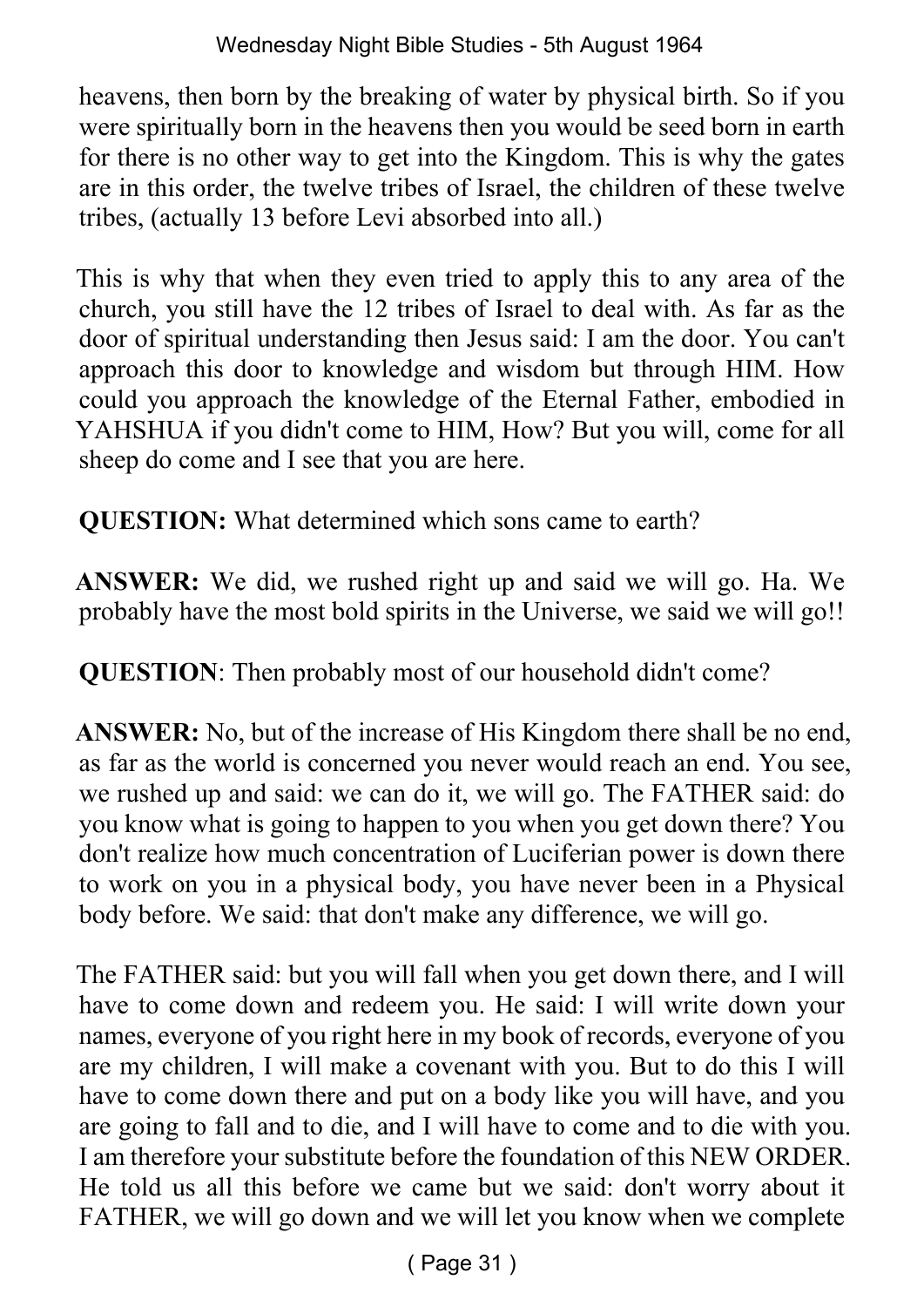#### Wednesday Night Bible Studies - 5th August 1964

the job. He said: you will remember what I have told you when this happens, you will remember, but we said: don't worry we will go.

**QUESTION:** Do you think we were problem children up there?

**ANSWER:** No, not to much. We just never had any problem for we moved in the Light, we saw things we stood against that Lucifer could go out, a subordinate being to our race, and get away with this. The other Archangels looked upon Lucifer with disdain but he still had rank.

When Michael ran him into this Solar System and confined him, we can't even repeat what Michael was calling Lucifer. He called him everything he could think of, a son of an elephant, and every thing else, but he called him a snake, a rat and probably he had some real effective denunciations which would make outs look like nothing, and yet YAHWEH said: tut, tut, Michael must not do that.

**QUESTION**: You never ploughed with a mule. Ha.

**ANSWER:** But see what the book of Jude said: Michael, let him alone, he is a fallen Archangel, but he is still an Archangel, so you just say YAHWEH rebuke thee! You are on the same level as he is except you have more power because, 'I am catalysing your power!' But you are an Archangel and he is an Archangel. He loses power as he negates, and uses his power to destroy, but it is never as strong as the power which creates. Because Lucifer cannot remake what he has destroyed, that which synthesizes can.

**QUESTION:** This is a question I always thought maybe I shouldn't ask?

**ANSWER:** Go ahead and ask.

**QUESTION:** Why did God let this all happen to start with?

**ANSWER:** Don't you think it may have broken up a lot of monotony?

**QUESTION**: Well, I thought of that but,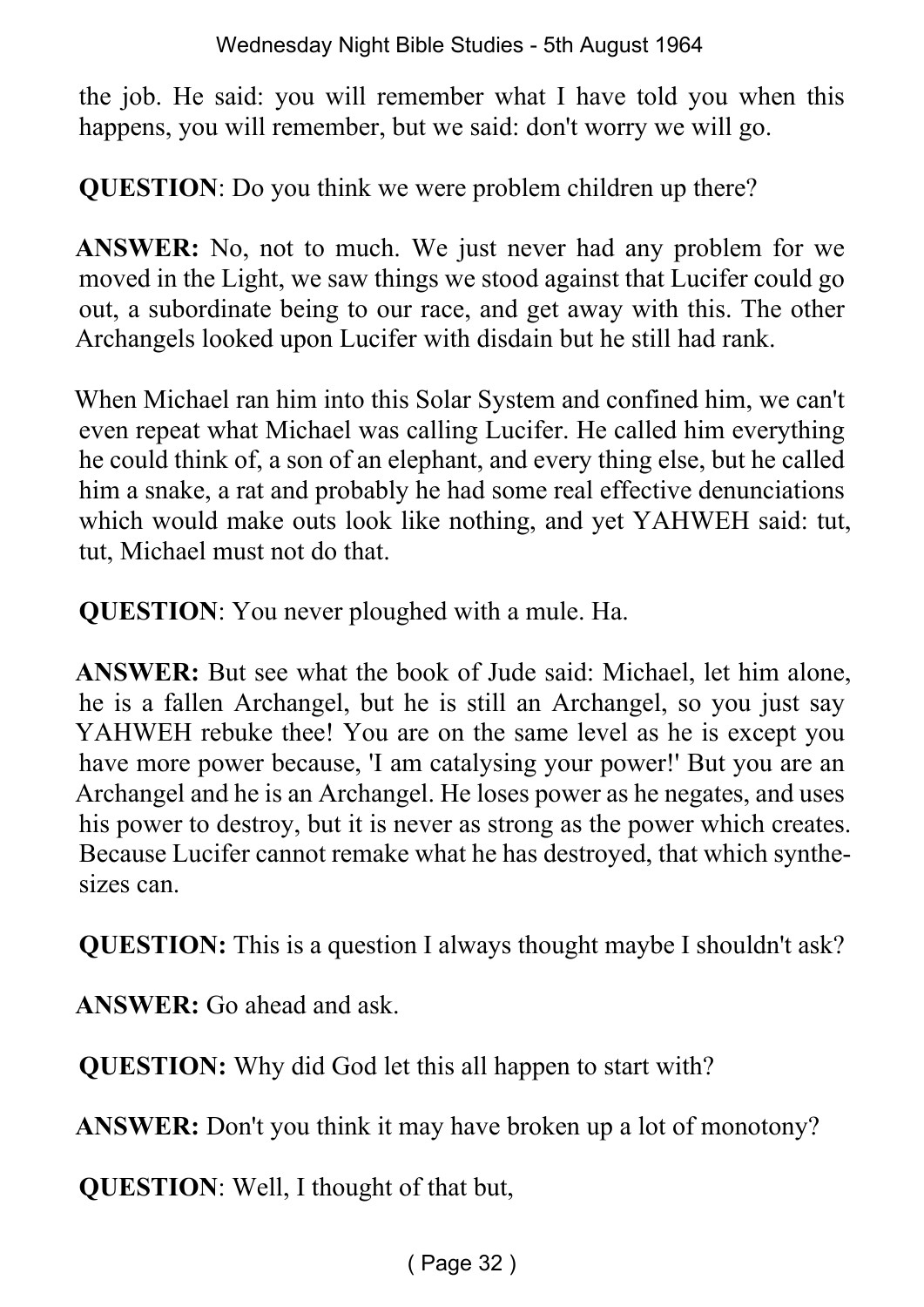**ANSWER:** No, I'll tell you the reason, we shouldn't joke about that although I imagine that YAHWEH has a sense of humour about it. The reason why God did it was to develop a cognition of the evolution of righteousness, that which would never have dawned on them without a comparison.

So in His Omnipotence knowing that in the negation of synthesis was destruction, before this could be unveiled to his children so that they would understand it they would have to experience it. So therefore the Universe becomes a greater place for having conquered that which would seek to destroy its synthesis. And once again it has been overthrown in the Island Universe, it could never happen here, again. Maybe never happen anywhere, but the fact remains that if it was ever permitted to, educate, something new which hadn't been existent to our time then we would now know how to cope with it, we have had now had experience.

Now: when YAHWEH invested an Archangel in this, Lucifer was His Archangel, and when he fell, he was out of the fold but still an Archangel, and all these one‑third of the hosts of heaven who fell with him were still his Angels, and he still has them. He has to being them all back and make them all acknowledge HIM to overthrow this darkness, to re-synthesise them and throw this darkness back into Light, power and form to the Praise of HIS HONOUR, to preserve the entity of HIS SOVEREIGNTY THROUGH OUT THE UNIVERSE. If he had to punish them, and could never get them back the YAHWEH would always be licked by one-third of the beings of the Universe, and never can the Universe finish its course until they are back to 'Bow the knee'.

**QUESTION:** How about President Johnson sort of making a show of strength in Viet Nam?

**ANSWER:** I think that anything that Johnson does now is in terms of making sure he gets elected. I don't think he can get elected, he is setting up a stage where he could always use an excuse to postpone an election indefinitely. He might be able to get an extension or postponement if Russia would move and strike with suddenness. This might happen since we are hitting at communist ports. But anytime that anyone shoots at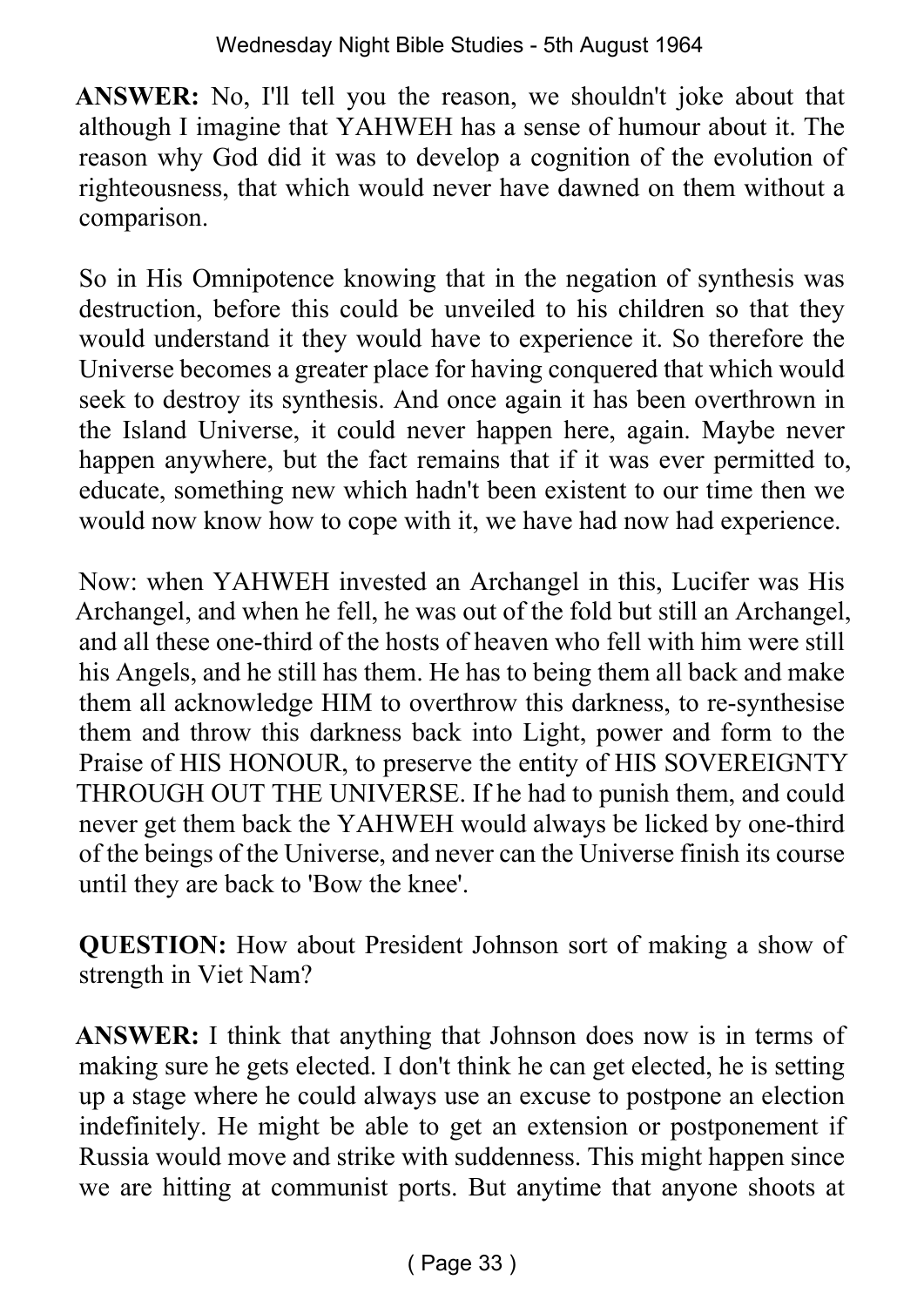America you ought to blast the, let them know that you don't shoot at any American. But the President is looking for an agreement point of some sort, and he thinks he has found it. He could have jumped on Cuba but he doesn't want to do that even though most everyone except maybe Humphrey would have agreed with him on that. Even Senator Morris got up and blew his stack, wanted to cut foreign aide, not give anymore to these people and he is a Left Winged Liberal.

He jumped the tracks from Democrat to Republican party and never knew just what he was doing, and now he is so upset. He realizes that he has to start thinking like the majority of the people or he is going to be out of a job. This could go into major war or flutter out, but if they have your eyes on that they can stir something over here.

Right now everyone's eyes are on the Negroes going wild, and while your eyes are on them then Johnson is safe. This is what Civil Rights did for this country. Now they are smashing property, 7 million dollars worth in one city. Then stole millions of dollars worth of things, but instead of stopping this they say these are poor frustrated people. In Jersey city, this is the 4th night of riots and Negroes are even running out smashing windshields of cars going down the boulevard, throwing rocks and so forth.

When the police came they ran out and tried to overturn the squad car. As the police got out of the car they called for more assistance as they were surrounded. And a bunch of these silly skunks called preachers came out saying: Why are you calling the Police out, we have to placate these people, we have to make amends, give them what they want. They ought to take these preachers out and bat their heads against the wall. They aren't preaching the Gospel, the best thing to do would be to say, here they are, take the preachers. If they want to do something out there, let them walk out singing hymns and see what happens.

Last night as I went over to a store the owner said: Did you hear what is going on? I said: no. And he said: the Negroes are rioting in Las Angeles. But I haven't been able to pick up anything on that story since then. They were to start riots not only in Los Angeles, but in Detroit and in Chicago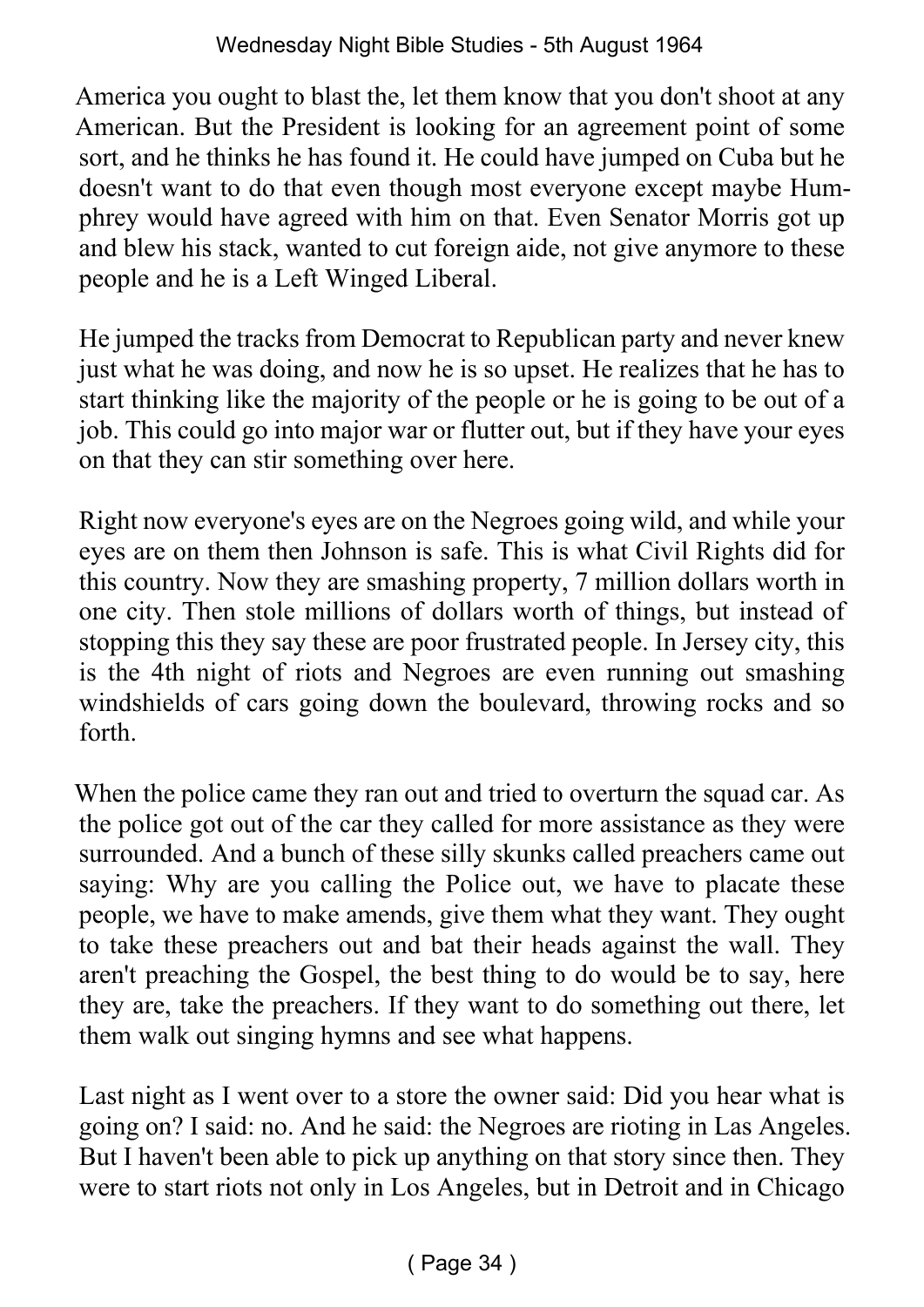and other places, and Martin Luther King came on a radio broadcast saying: I am calling on all the Negro warriors in Africa who can come over here, to come help give America a blood bath, now. This was Martin Luther King on radio calling for reinforcements from Africa. Of course its a long swim, but the Russians might drop them in by parachute, that would be the best way, then American Patriots might be busy.

The news says they found three bodies, or maybe they didn't because there is a \$25,000.00 reward up for anyone who can produce evidence of who did it, so they are looking for leads. If they knew anything they wouldn't put up all this money. But they say: we have three bodies and we identified them by their fingerprints.

But any time you have been in the Mississippi river that long, and have any fingerprints left, that is very unusual. There are catfish, crayfish, and even Alligator Gar in there, so we aren't getting the truth in that story.

The Mexican newspaper 'El Presidete' says that these three men have been recognized by Mexican reporters as guests of Castro in one of the biggest of Cuba's hotels, Civil Rights Workers? How would they get back to Mississippi unless they were brought back and bumped, and then thrown into the water?

The question is did they really get any bodies if they had to put up a reward of \$25,000.00. In other words they were saying come in and claim the money we have an informer who is going to come and tell us about it. (Today, fall of 1980, we are finding that it was an F.B.I. man who worked as an informer in much of the civil rights agitation in the south.) This sounds like the Sheriffs department in Lancaster, telling all the Patriots, come on in all you fellows for we have already one guy who has told all he knows. Told them what?

It is just to bad that all these people went down south, civil rights workers, but if they all disappeared there wouldn't be so many. They went down there to stir up war and bloodshed. I can show it to you in their statements, they were to create incidents, to get hurt, so as to bring the government into this.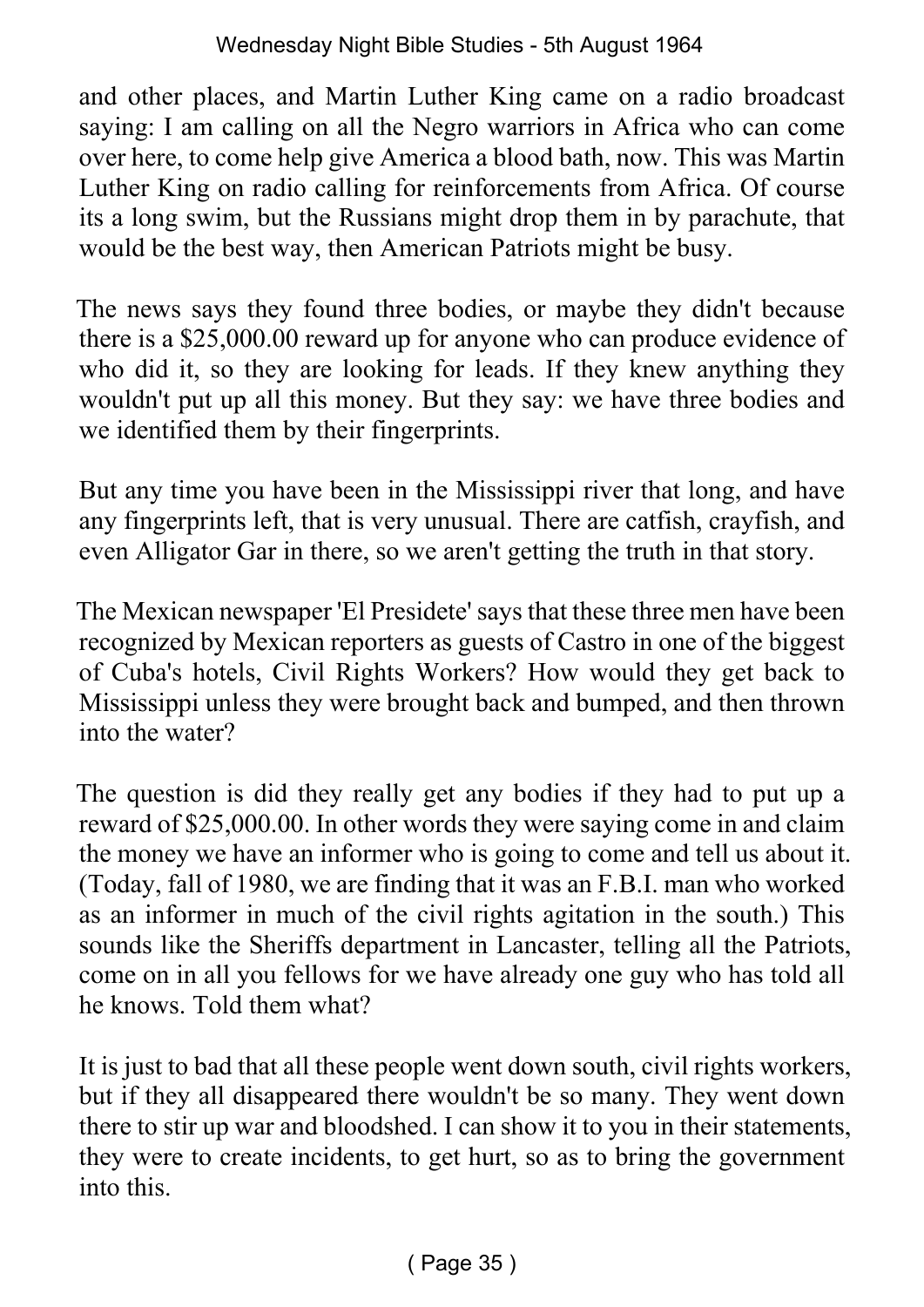**QUESTION:** it says some where in scripture that a man on the face of the earth will be more scarce then the gleanings after the harvest, among the olive trees, is this after Armageddon?

**ANSWER:** Again this is not Adamites. The Enosh among the people of the Kingdom are to be scarce, unless they serve the Kingdom Utterly. Which passage are you quoting, Revelation or Ezekiel?

**QUESTION**: Revelation I think, I don't know.

**ANSWER:** There is only one place the word Armageddon exists and that is in Revelation. But this particular set of words in Revelation don't ring a bell. I know there is a place, I think in Ezekiel, in one of the Darby translations where it says: a man of the outraces in the Kingdom, after the day of the LORD, would be as scarce as wheat after the threshing, in other words be gone. I don't remember this in the King James, it is not in Revelation just that way. If you run across it somewhere let me know. As far as the Elect are concerned, we are as the stars of the heavens and the sands of the sea shore so the world is going to know we are here after Armageddon.

**QUESTION:** is the World Order going to be destroyed then, at Armageddon?

**ANSWER:** In the Kingdom. In other words most of these forces serving the darkness would then be very scarce, in the Kingdom if they are still here, and would not be doing a detrimental work. There is not to be a Jew in the house of the LORD, not one in these western nations. There will be Negroes in Africa, and Chinese in Asia but they will be scarce in the Kingdom because everyone to his own vine, and under their own fig tree. Question: well doesn't the Kingdom effect this world?

**ANSWER:** The kingdoms of this world become the 'Kingdoms of OUR LORD AND HIS CHRIST'. We rule the world as it comes under our administration from sea to sea and pole to pole.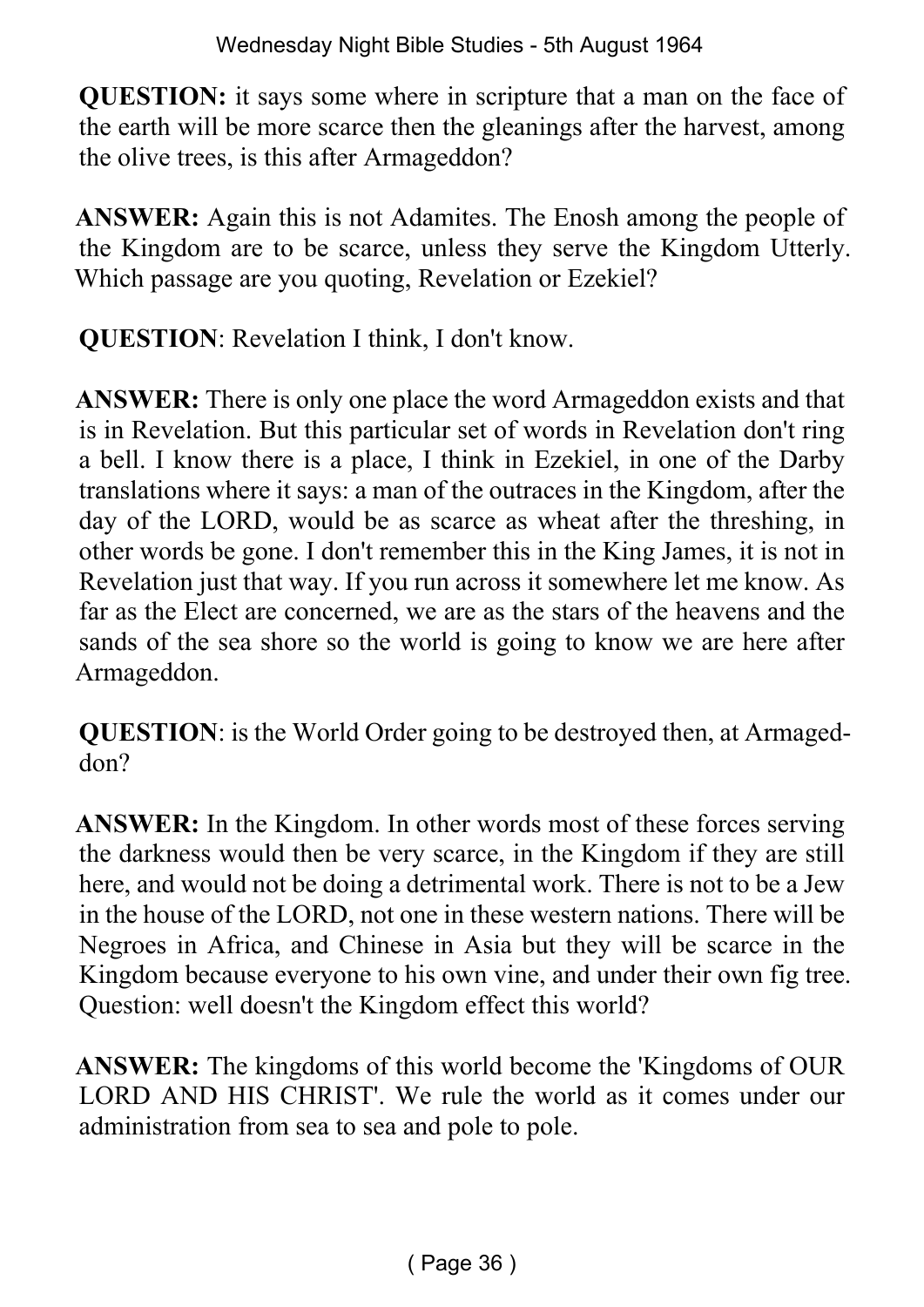Wednesday Night Bible Studies - 5th August 1964

**QUESTION**: But everything will be different won't it, no more trouble, mixing of people?

**ANSWER:** Yes, and be Aryan ruled. Even the Sea Gulls know better than people. You stand at the Golden Gate Bridge in the fall and see the birds come in, by the thousands, and they all come in, each in their own order, the ducks here, the Sea Gulls there, and so forth but all in their own order. They have so much better sense than people do. Now and then you see them walking close together but they are just passing by, they all stay in their own groups.

**QUESTION:** I tried to look up adultery and find any other meaning in my Bible concordance, but I couldn't find any?

**ANSWER:** That is probably right, it probably isn't in the concordance of your Bible, but the word is Adulomos and it means cohabit with someone of another race.

The word translated all through the Bible as, Bastard, only means the offspring of a cohabitant with another race. It doesn't have anything to do with the parentage inside of a race. It only has to do with this particular word.

To adulterate is to mix two things that are different. Even in our semantics today if you mix milk and ink you have adulterated both. If you pour water into milk you have adulterated it down.

**QUESTION:** well I understand that but I need something to show people so they can understand it.

**ANSWER**: well, you need more than a Bible concordance in this area, you need a lexicon. But I could point it out in a specialized Bible concordance, but you can prove it without, you can prove it with verses which support this.

**QUESTION:** What about the bodies in the grave to be resurrected, when there is nothing left, much of the time?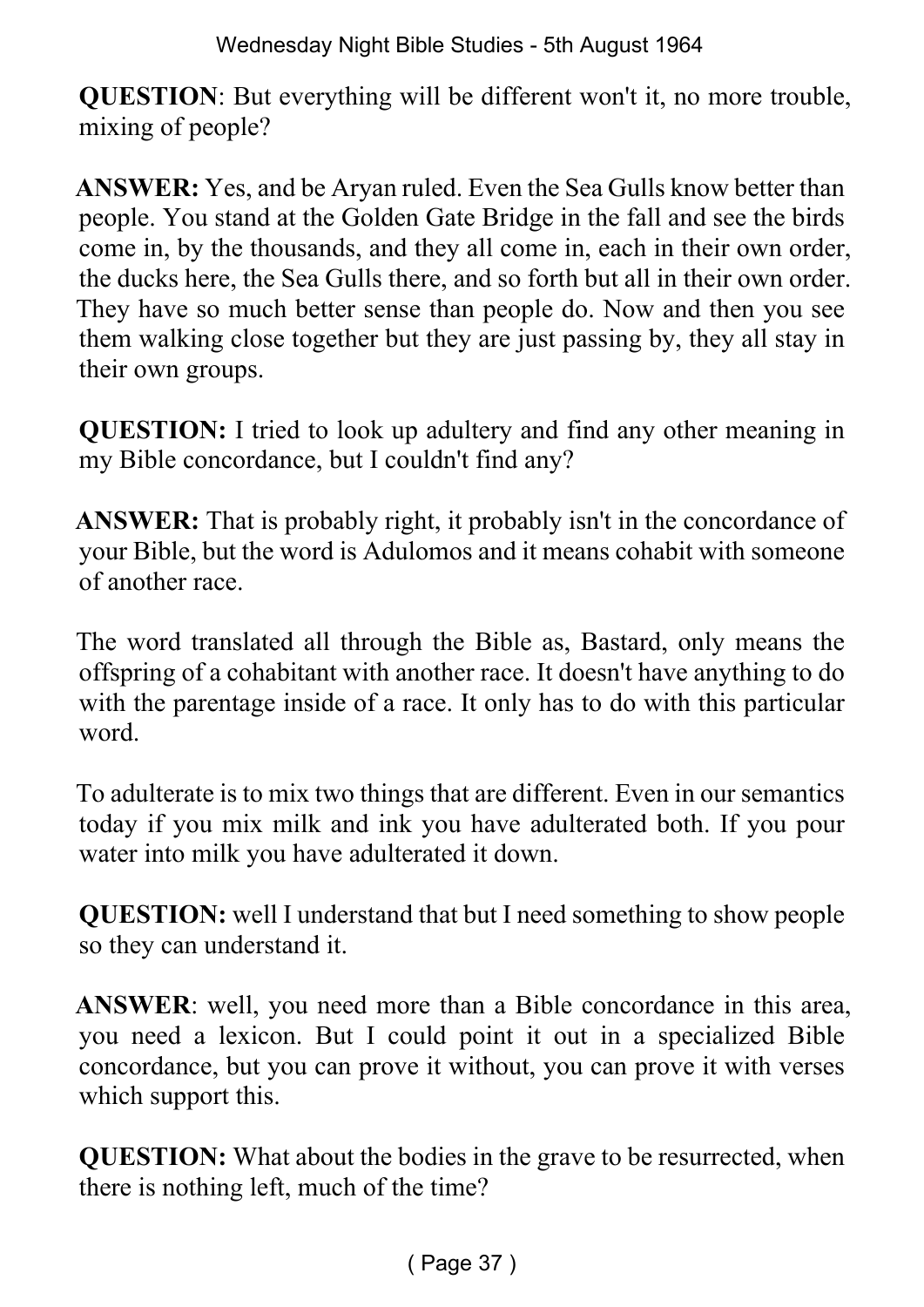**ANSWER:** Well the elements are there to be re-synthesized, and they can come to bone, and bone to bone, and flesh to flesh. Of course you might have to add some as plants might have absorbed some by now.

**QUESTION**: well, do you believe in a body resurrection?

**ANSWER:** well, I believe that when the children of God, when Christ comes HE brings those with Him, and they do raise, re-synthesize bodies…..…………………...

### **TAPE RUNS OUT**

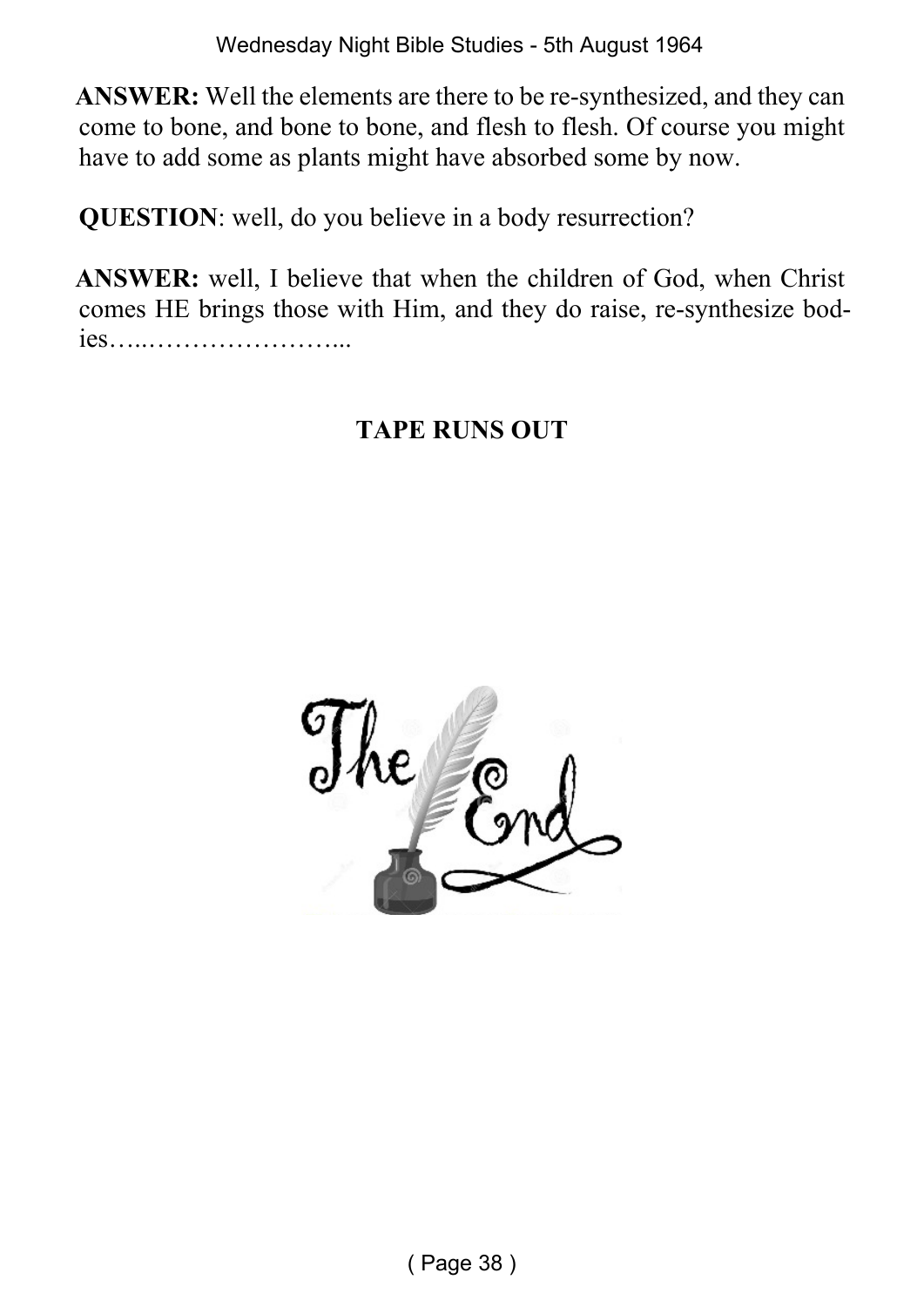# **Dr. Wesley A. Swift**

Dr. Wesley A. Swift, the son of a Methodist minister, was called to preach in his teens. He was a dynamic, inspired speaker who taught uncompromising Biblical truths

ignored by modernist ministers. His anointed preaching brought forth a high spiritual dimension of understanding to the Kingdom Identity message, giving "life" and "power" to the Sacred Word. Even the antichrists acknowledge that, "Wesley Swift is considered the single most significant figure in the early years of the Christian Identity movement in the United States." Dr. Swift founded the Church of Jesus Christ – Christian in the 1940's, a ministry that spread the Kingdom Identity message nation-wide to YHVH's Children, the White spirit-race known Scripturally as "sons of God". By teaching these truths



to true Israel, this warrior-priest put fear in the hearts of the enemies of Christ. Following Dr. Swift's death in 1970, his widow Lorraine Swift faithfully carried on the Church of Jesus Christ – Christian. We are highly honoured to be able to continue Dr. Swift's work, by placing those works that we have in print here on our web site ...preserving and earnestly contending for "the faith which was once delivered unto the saints"...for any and all to read.

We, at the Covenant Church of Yahweh hope that you will study, enjoy, and appreciate Dr. Wesley Swift's works.